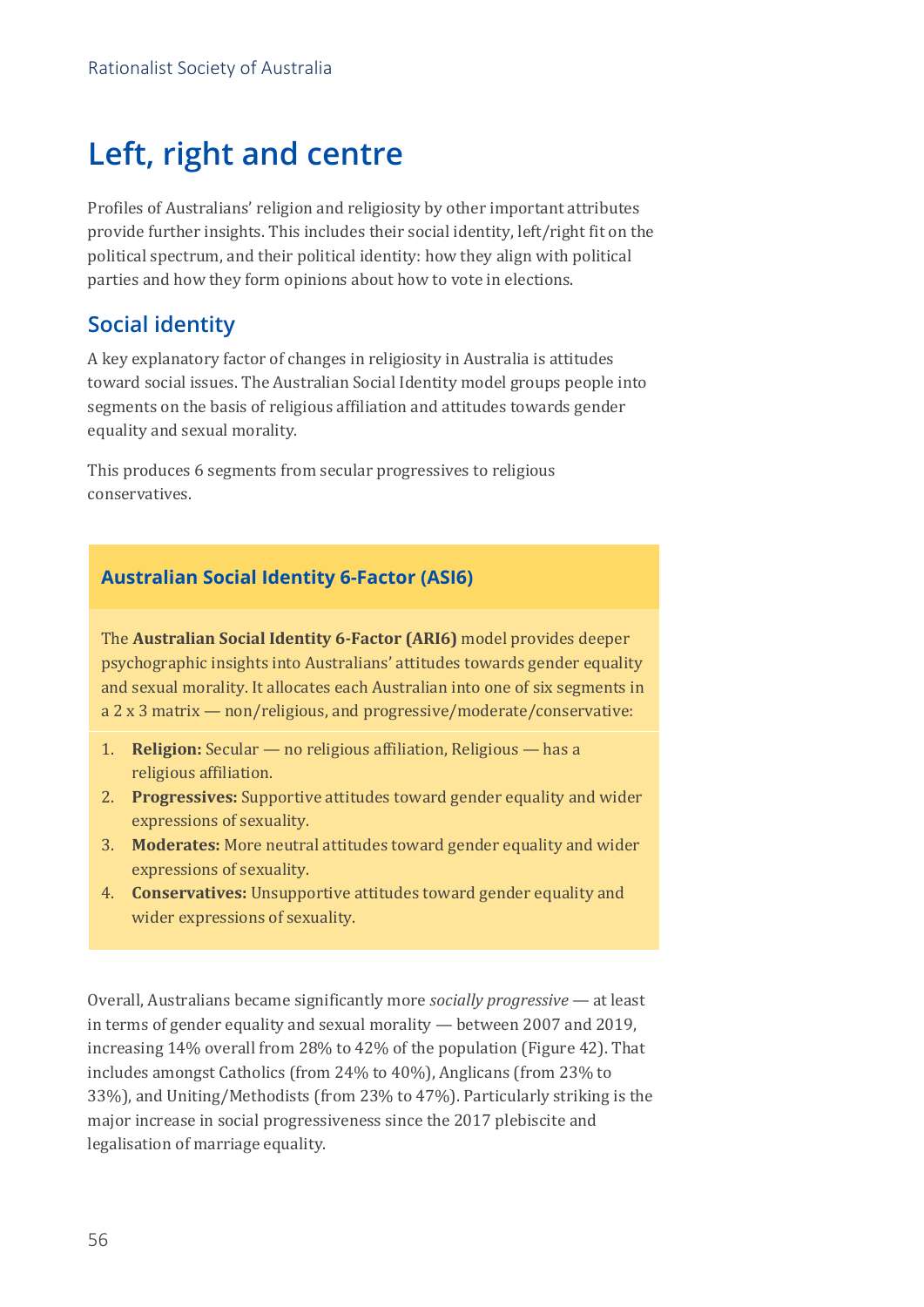

These increases are all the more striking as the figures are amongst those who have *remained* affiliated with their denomination: significant numbers of Australians have *left* the Catholic, Anglican and Uniting/Methodist churches over the same period.

The proportion of Australians who are *social moderates* has decreased 17% from a majority (61%) to a minority (44%) (Figure 43).



**Figure 43:** Denomination proportion of social moderates by year Source: AES

The proportion of *social conservatives* increased slightly, but with statistical significance, between 2007 and 2019 (up 3% from 11% to 14%) (Figure 44). This 3% increase of social conservatives is overshadowed by the much greater increase in social progressives (14%).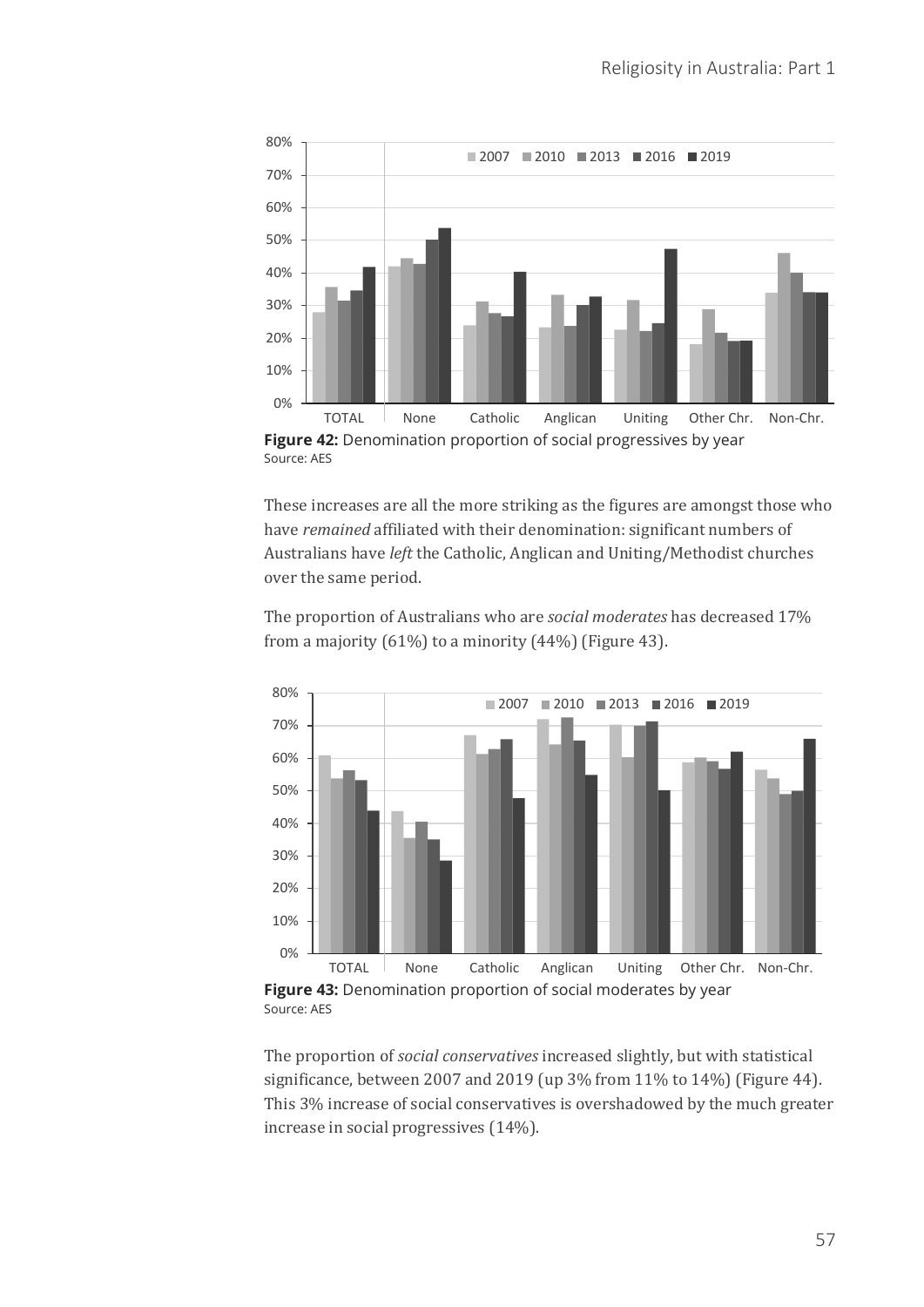

**Figure 44:** Denomination proportion of social conservatives by year Source: AES. Note: the Non-Christian data is unreliable due to a very small sample size of social conservatives amongst this denomination cohort.

Of note is a small but significant increase since the legalisation of marriage equality in 2017, of social conservatives amongst the diminishing proportion of Catholics (5%) and Anglicans (8%).

By ARI6, social progressiveness increased amongst the not-religiouslyaffiliated (Rejecters and Socialisers) from 42% to 54% from 2007 to 2019 (Figure 45). This was a movement from a moderate social identity: there was no significant trend in social conservatives.



Source: AES. Note: Not affiliated = Rejecters and Socialisers

There was also an increase in social progressives amongst the weakly affiliated (Notionals and Occasionals) from 25% to 36% (Figure 46). This movement was entirely from social moderates.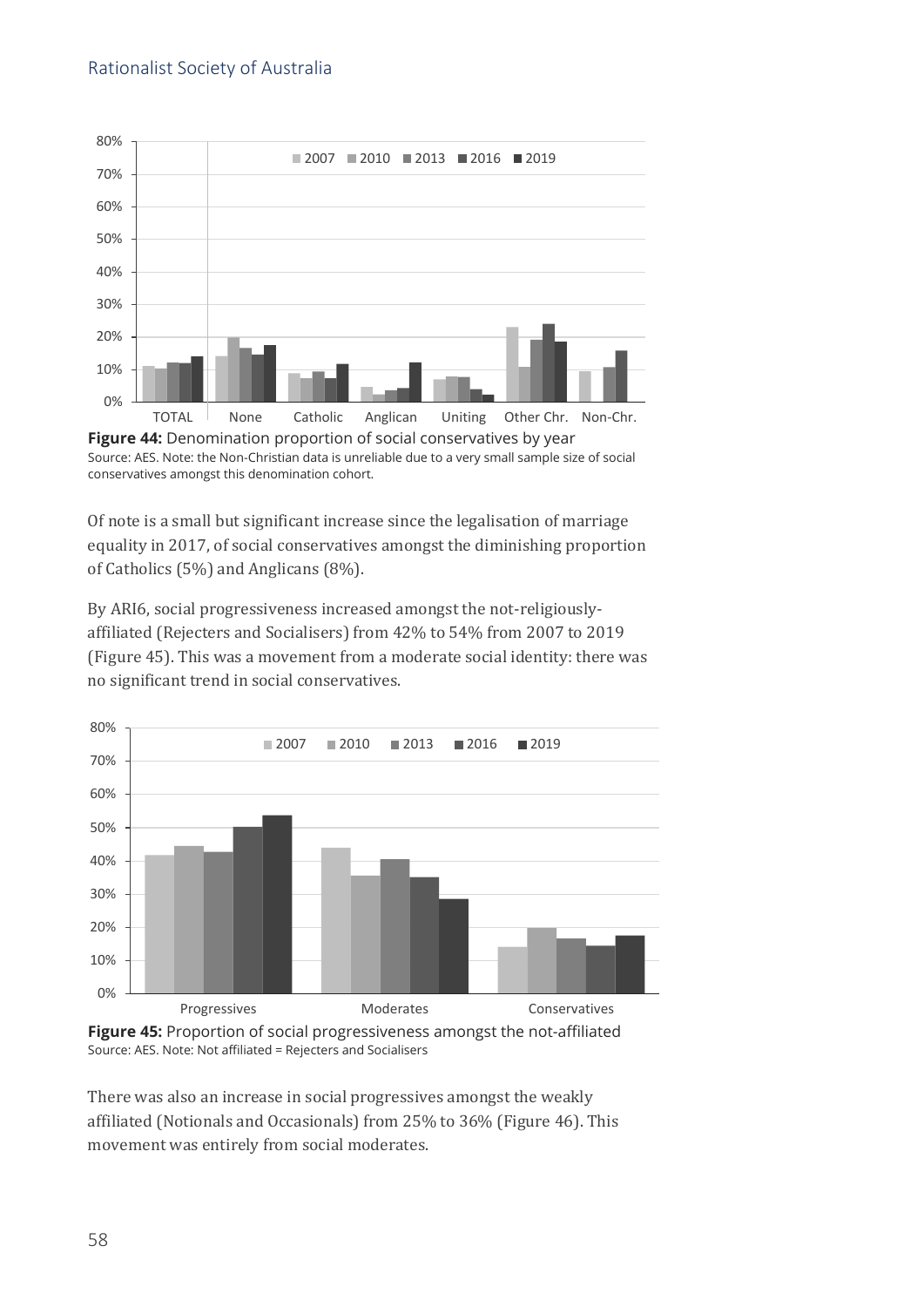



Of great significance is that amongst more than twelve thousand respondents over the study period, *not one* amongst the weakly affiliated identified as socially conservative. This may help explain why large numbers of Occasionals have abandoned religious affiliation.

Social identity changes amongst Committeds, however, were less clear overall, though there was a moderately polarising trend away from socially moderate to progressive and conservative stances (Figure 47).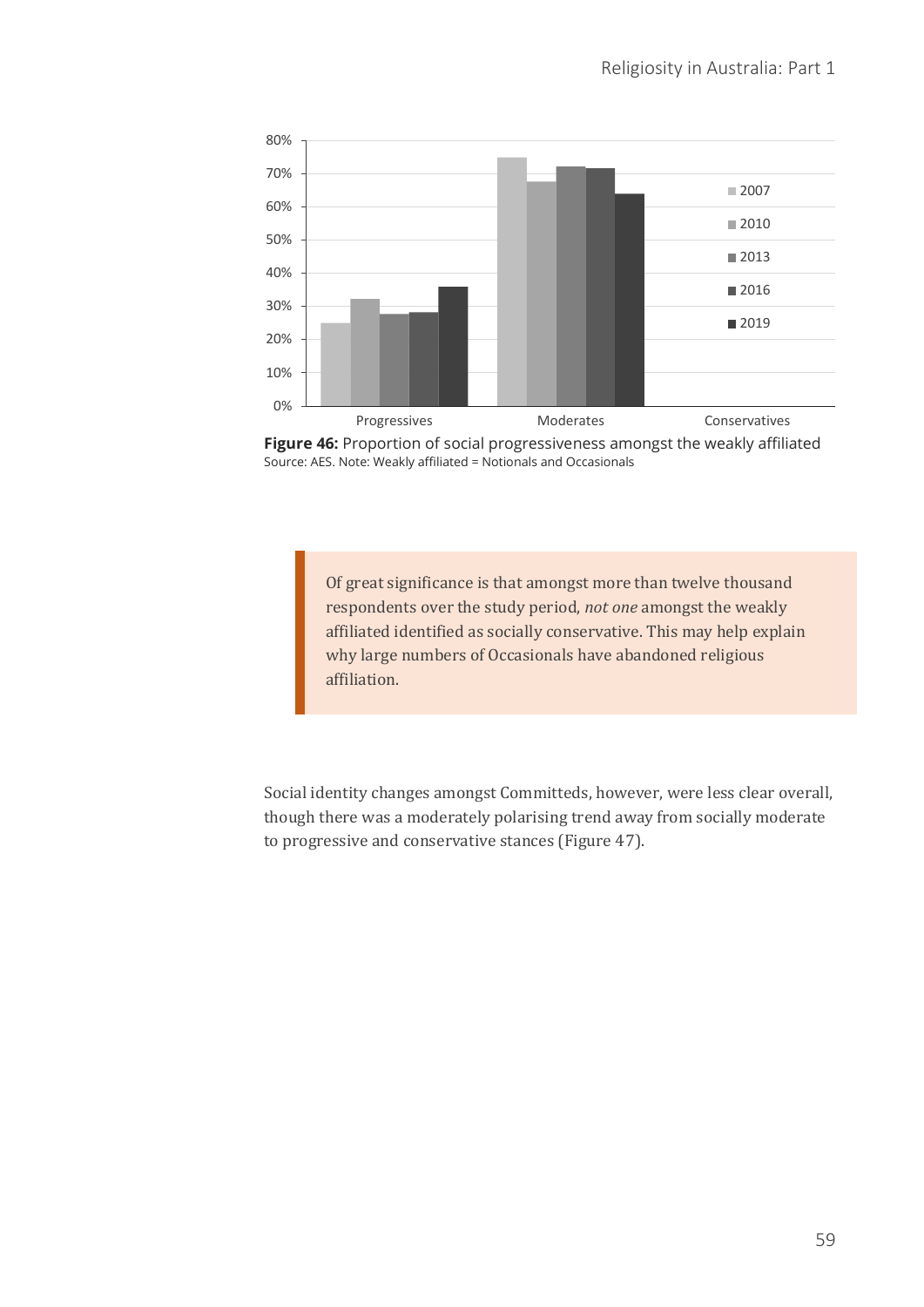



**Summary:** Between 2007 and 2019, Australians moved on average to a more socially progressive stance in respect of gender equality and sexual morality. Social progressives increased from 28% to 42%, moderates decreased from 61% to 44%, and conservatives increased slightly from 11% to 14%.

The most striking factor is that *no* Australians in the weak-religiousaffiliation group (Notionals and Occasionals) identified as social conservatives. This may help explain why Occasionals in particular have abandoned religious affiliation in large numbers.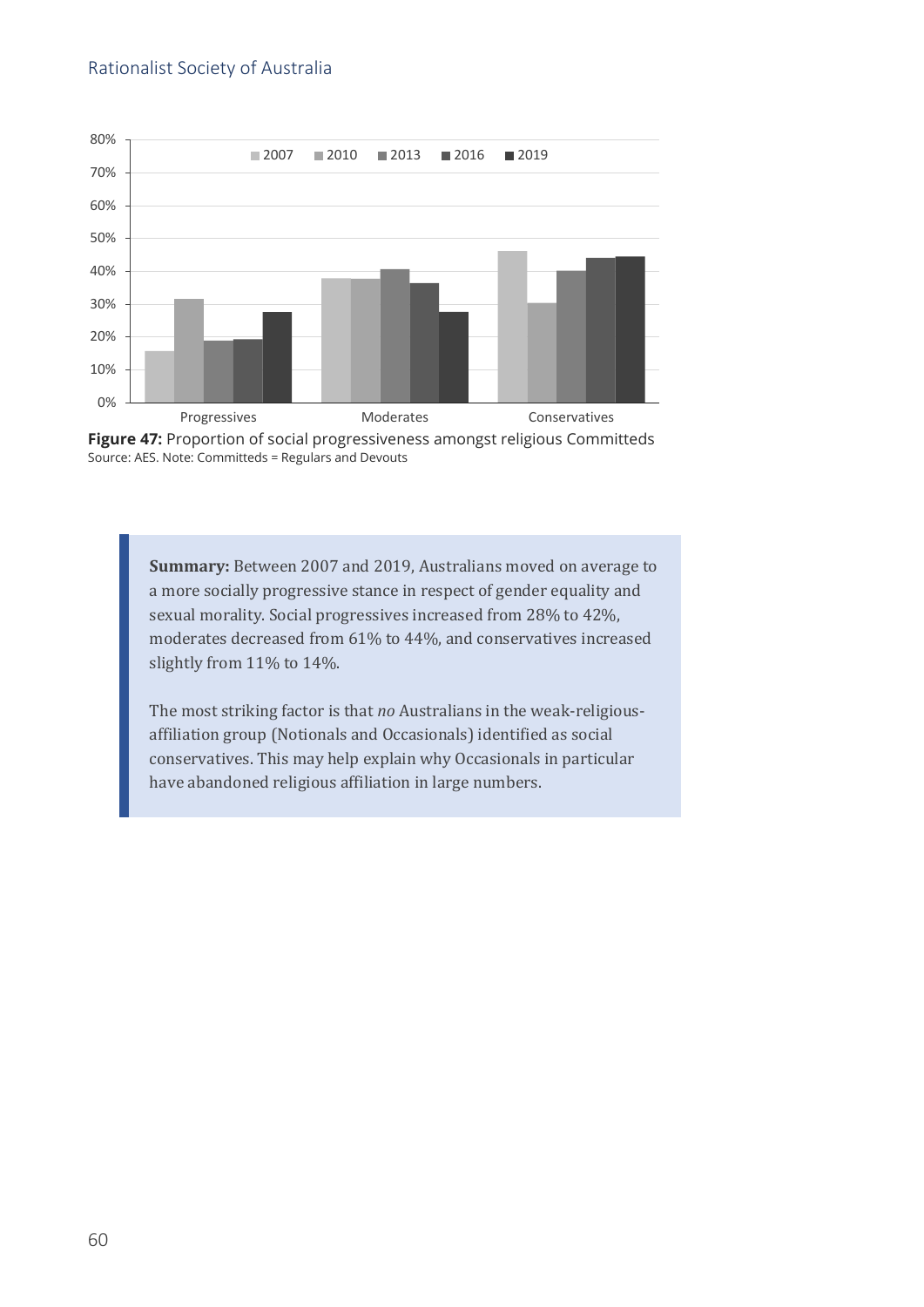# **Political left/right spectrum**

Australians can be segmented according to where they say they fall on the political spectrum: Hard Left, Left, Centre, Right and Hard Right.

Recall that the majority of Australians (85%) are *not* ARI6 religious Committeds: that is, they are Rejecters, Socialisers, Notionals or Occasionals. Amongst the **Not** Committeds from 2007 to 2019 there was a modest drop of 6% of Centres, with a 3% rise in each of Lefts and Rights (Figure 48).



**Figure 48:** Left/right political spectrum amongst **Not** Committeds, by year Source: AES

There has also been a slight drop in Far Rights (-3%) and a slight rise in Far Lefts (2%) amongst Not Committeds.

Therefore, amongst Not Committeds overall, there has been a small movement away from the Centre towards the Left and Right, with slightly more to the left than the right.

Note that 2016 was not a remarkable (federal election) year for Not Committeds.

However, the picture is quite different amongst the 15% of the population who are Committeds (Figure 49). Centres fell precipitously  $(-14%)$  from their peak in 2010 to the 2016 election, at which then conservatives Prime Minister Malcolm Turnbull promised to hold a plebiscite on marriage equality.

However, since the marriage equality issue was resolved in the affirmative through the 2017 plebiscite and subsequent legislation, Committeds have returned largely to the Centre but have also polarised hard left and right.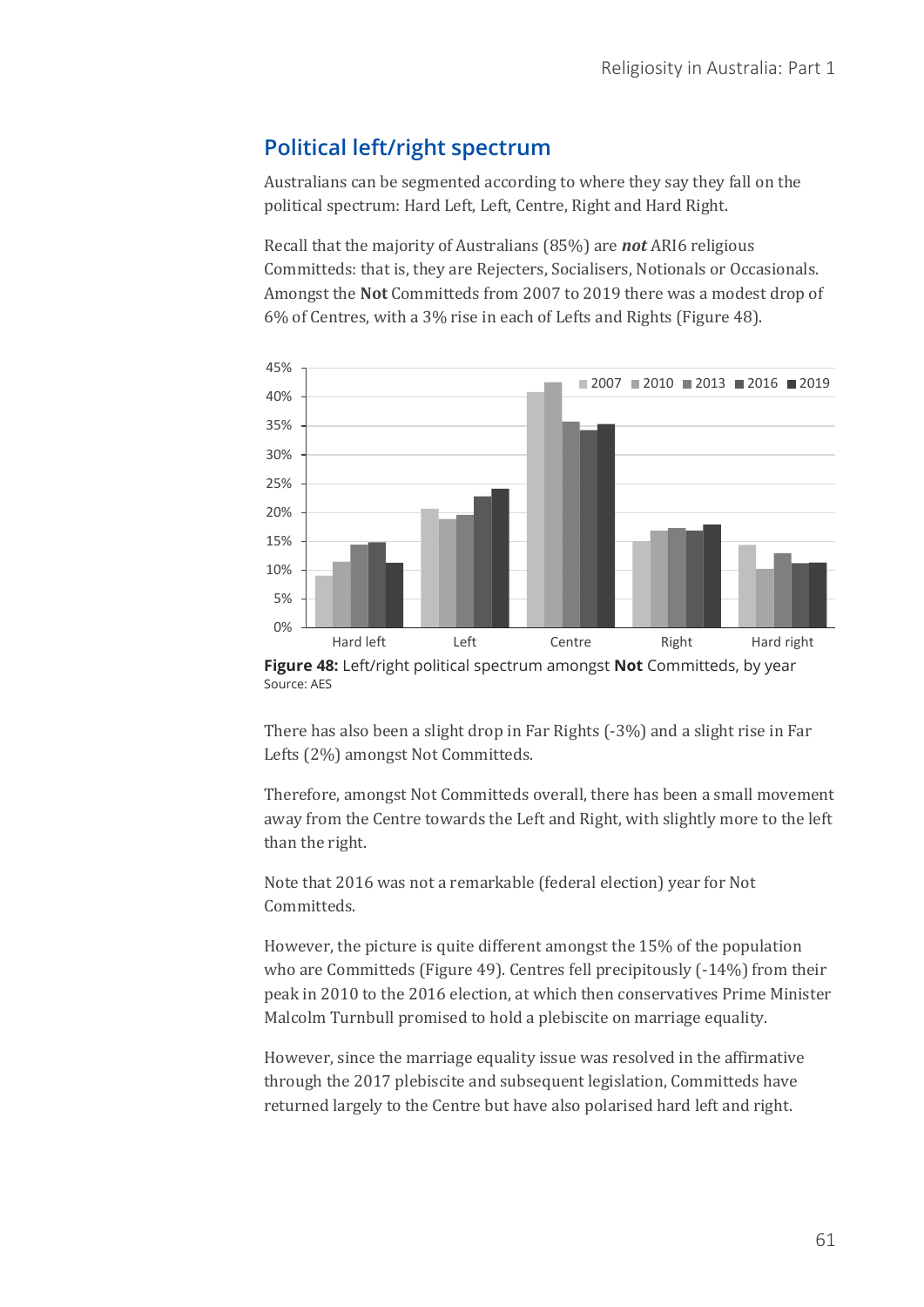

Overall from 2007 to 2019, Committeds moved slightly to the right (Total Right up 2%, Total Left down 4%). Not Committeds, however, moved slightly to the left (Total Right no change, Total Left up 6%).

> **Summary:** Between 2007 and 2019, Not-Committeds moved slightly to the left, while Australia's 15% of Committeds moved slightly to the right and with greater hard-spectrum polarisation. The data is consistent with some Committeds being unhappy with the legalisation of marriage equality, while most Australians were not.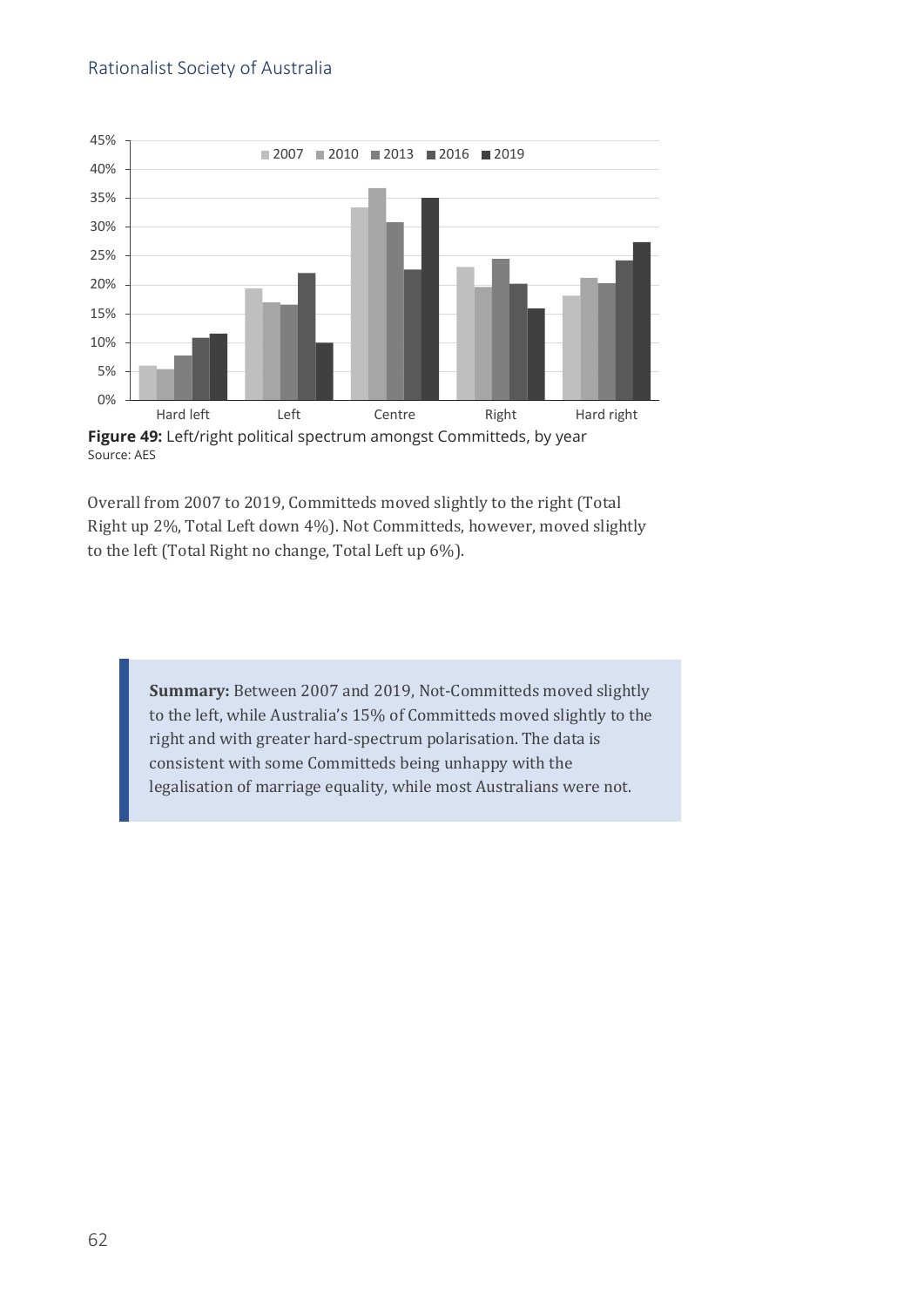# **Political party identification**

Voting intentions are influenced strongly by the party, if any, that the voter feels mostly aligned with. In 2019, only amongst non-religionists was selfalignment with Labor greater than with the Coalition (Figure 50). Major party alignment was nearly equal amongst non-Christian denominations, but a significant majority in favour of the Coalition amongst Christian denominations. This difference was more pronounced in 2019 compared with earlier election years.



**Figure 50:** Proportion of religions aligned with political party Source: AES 2019



This pattern is similar by ARI6 religiosity (Figure 51).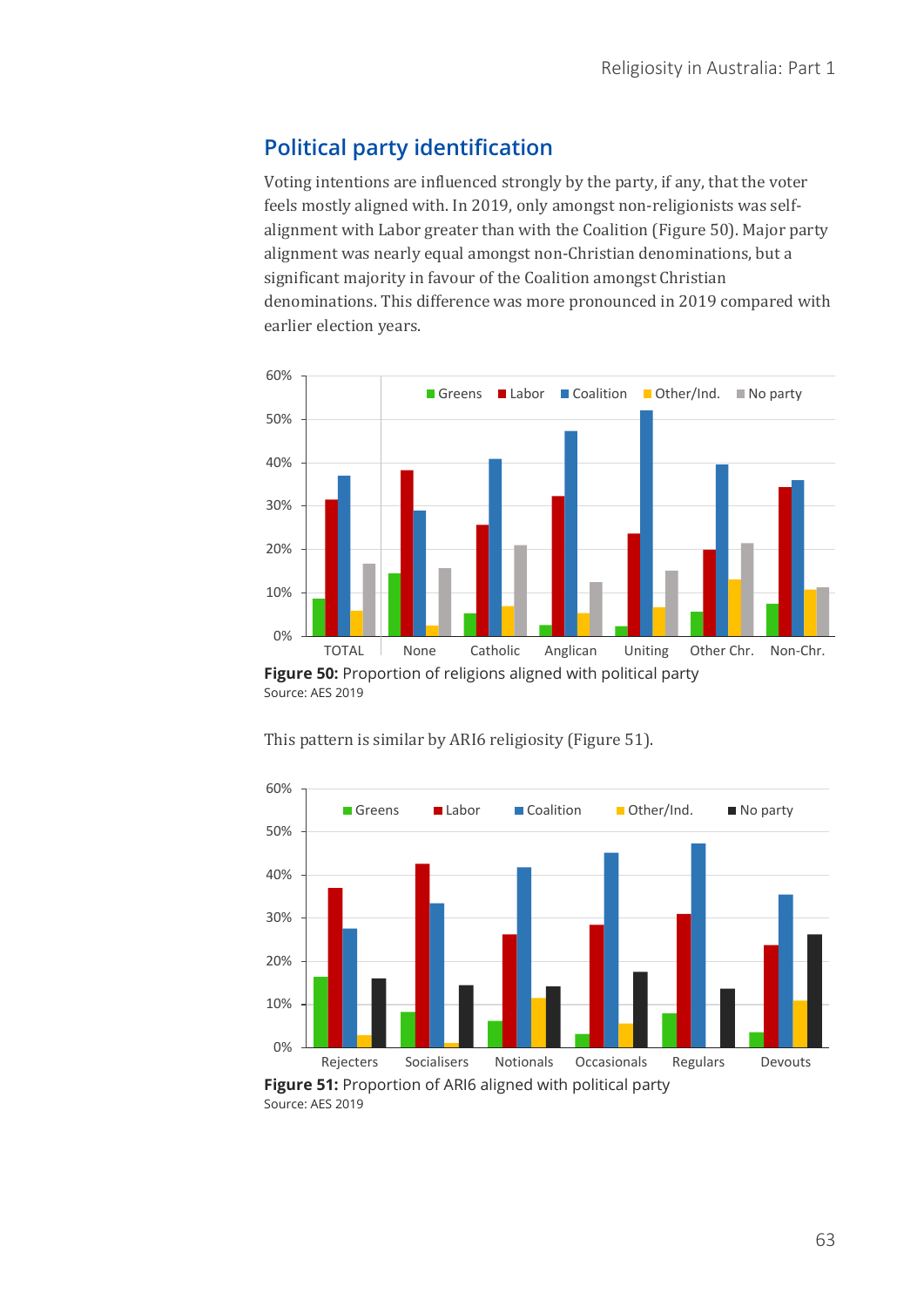Only amongst Rejecters and Socialisers was self-alignment with Labor greater than with the Coalition. Amongst all other, more religious, segments, Coalition alignment was in a significant majority. Amongst Devouts, voters self-aligned to no party exceed those aligned with Labor.

Looking at political party alignment the other way, the majority of those selfaligned with the Greens were Rejecters (59%) (Figure 52). The largest segment among Labor were also Rejecters (37%).



**Figure 52:** Proportion of party self-aligned who are ARI6 segment Source: AES 2019

In contrast, the proportion of those self-aligned with minor parties who were Devouts (21%) exceeded the proportion of Labor (9%) and Coalition-aligned (11%) Devouts, combined.

Those aligned with minor parties and independents were most likely to be Notionals (42%).

### **Attitudes toward religion and God**

More than two thirds of Australians (68%) describe themselves as not "religious" (not at least "somewhat" religious) and nearly four out of five (79%) are not certain God exists (Figure 53).

Being non-religious is in the majority but lower amongst those aligned with Labor (59%) and the Coalition (53%). Uncertainty of God's existence is lower amongst Coalition aligned (72%) but not amongst Labor aligned (80% vs 80% for non-aligned).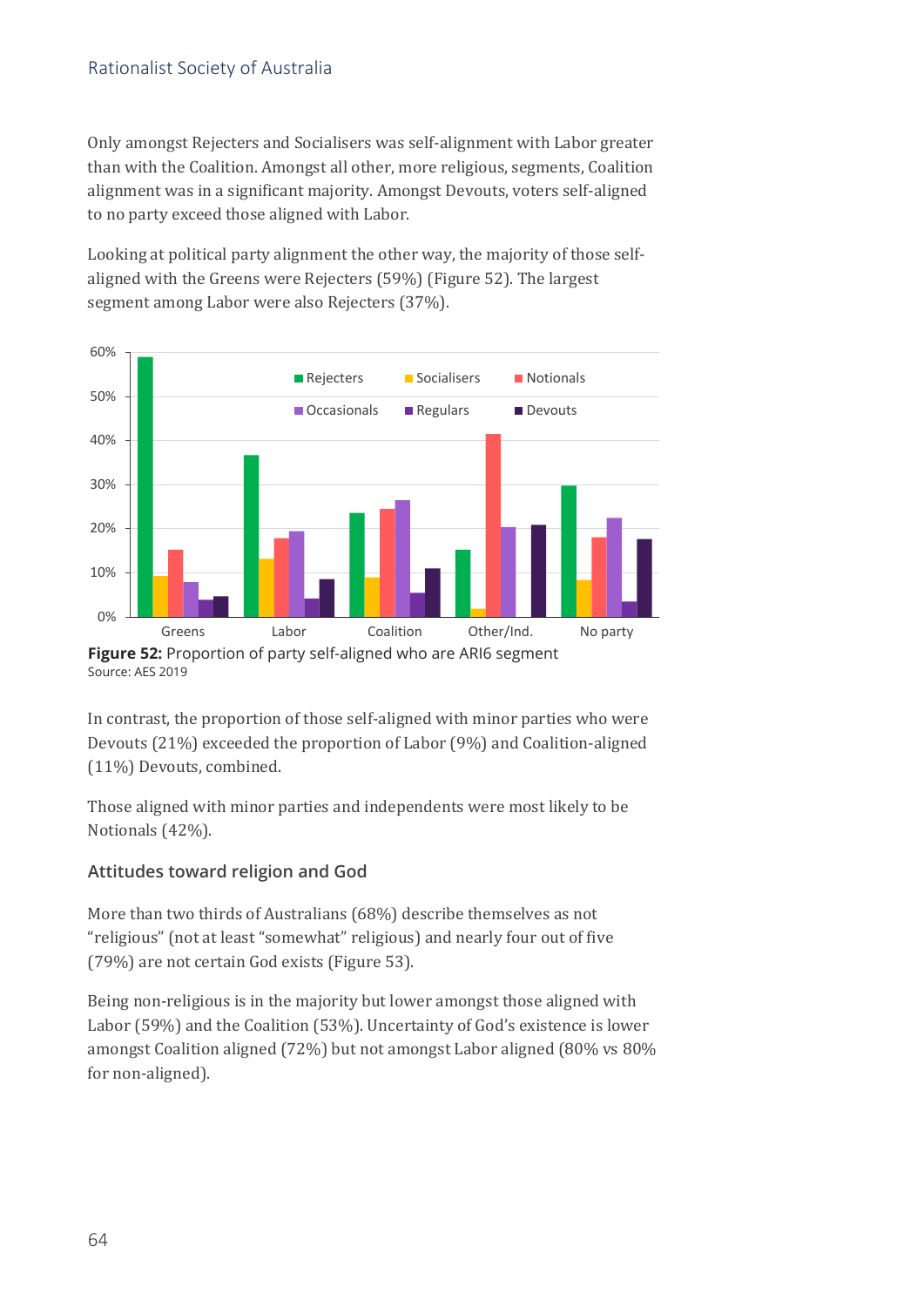

**Figure 53:** Religious attitudes by political party self-alignment Source: AuSSA 2018

Therefore, while overall, religion is more relevant amongst those aligned with Labor and somewhat more so the Coalition, majorities of all do not count themselves as "religious" nor are certain that God exists. This suggests caution for major political parties in handling policies that attempt to balance religious versus non-religious interests.

Around 4 out of 5 of those aligned with minor parties and independents, and the non-aligned, say they are not religious and are not certain God exists. Since these rates are significantly higher than for Labor and the Coalition, this suggests that those casting their vote for a minor party or independent at an election do so largely due to reasons *other* than religion.

> **Summary:** Currently, religionists are significantly more self-aligned with the Coalition than with Labor, though the difference has not always been so striking. A majority of all aligned and non-aligned Australians say they are not religious, and most say they are not certain God exists.

Around 4 out of 5 of minor-party aligned, and the non-aligned say they are not religious nor certain God exists — more so that both Labor and Coalition-aligned — indicating that election votes for minor parties and independents are less likely to be in respect of religious policies.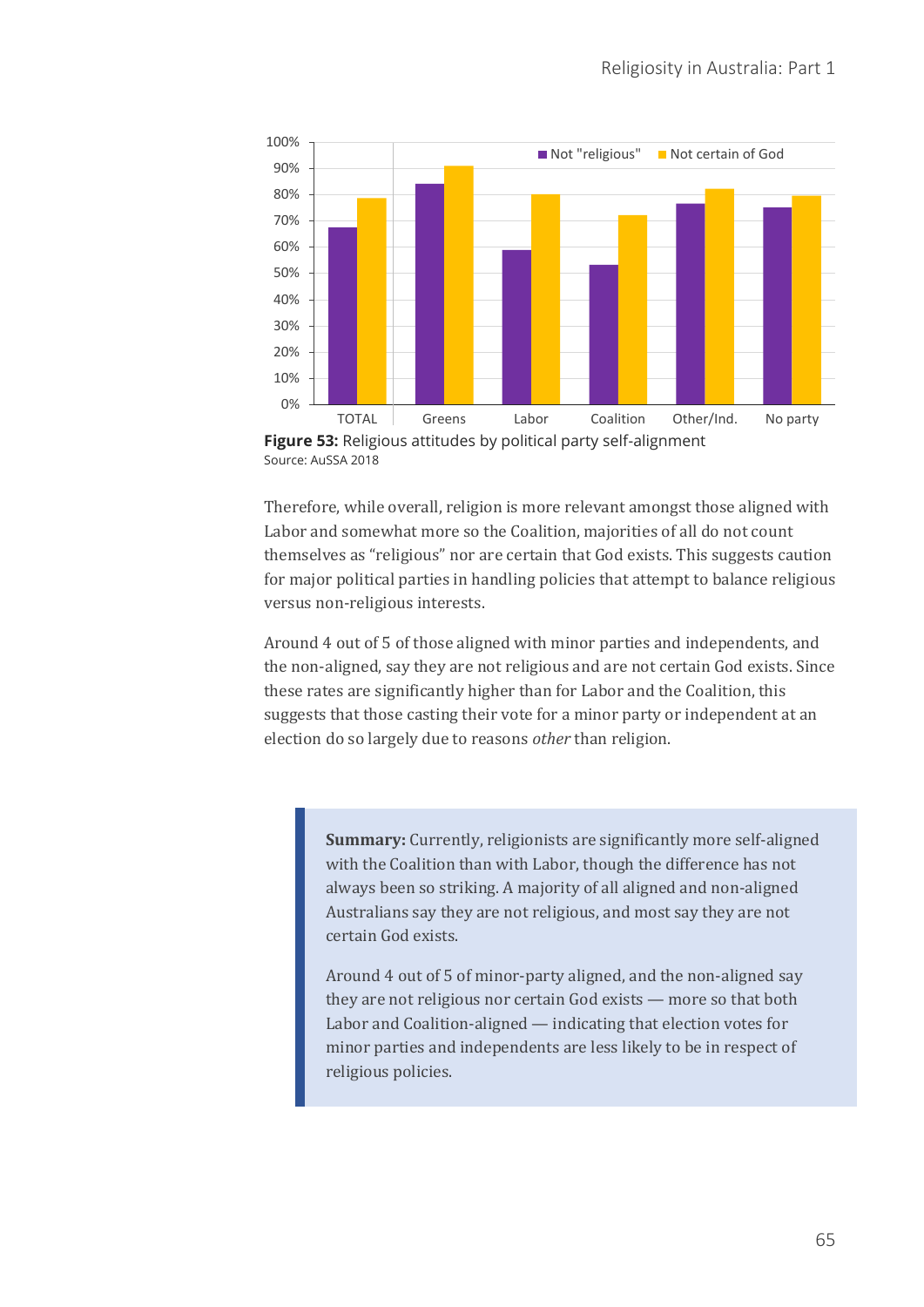# **Political identity**

The Australian Political Identity 7-Factor model classifies each Australian into one of seven segments according to their attitudes toward who's in government and how they vote from election to election.

### **Australian Political Identity 7-Factor (API7)**

The **Australian Political Identity 7-Factor (API7)** model segments Australians on the basis of their attitudes toward who's in government and the consistency of who they vote for:

- 1. **Rusted-ons:** Greatly care who's in office and vote the same (26% of adults in 2019).
- 2. **Loyals:** Care who's in office and vote the same (8%).
- 3. **Habituals:** Don't care who's in office but vote the same (2%).
- 4. **Differentiators:** Greatly care who's in office and change party (37%).
- 5. **Evaluators:** Care somewhat who's in office and change party (12%).
- 6. **Volatiles:** Don't care at all who's in office and change party (13%).
- 7. **Newbies:** People voting for the first time (1%).

From 2007 to 2019 there was a major shift in Australia's political identity, away from party loyalty (Rusted-ons, Loyals and Habituals), and towards swinging votership (Differentiators, Evaluators and Volatiles) (Figure 54).



**Figure 54:** All adults, API7 segments by year Source: AES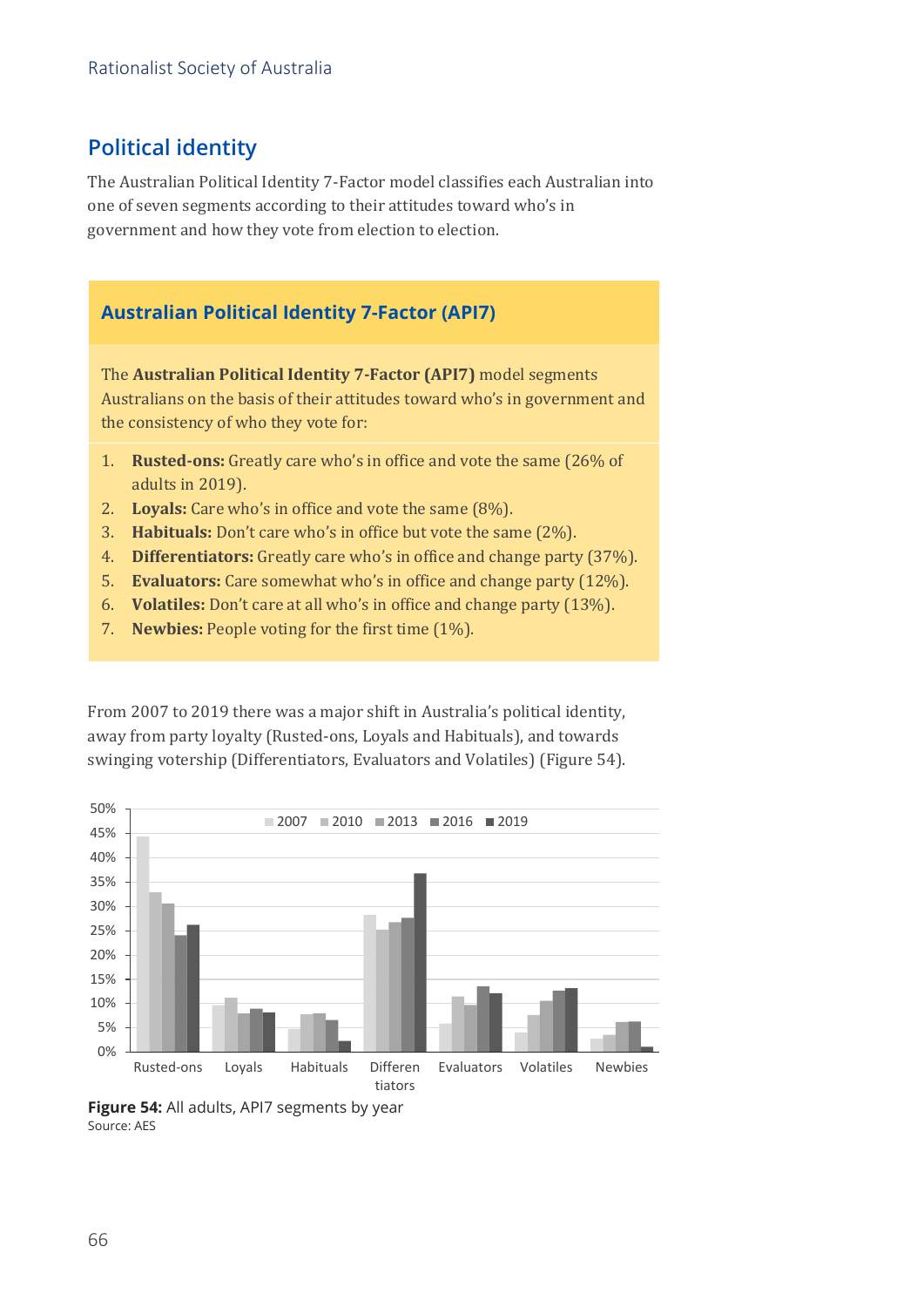**Political polling insight:** Volatiles see no practical difference between political parties, are disengaged from the political process, and tend to decide who to vote for at the last minute. They now comprise some 14% of Australian adults. Given their lower likelihood to agree to participate in an election opinion poll, and give more random answers if they do, it is no longer reasonable for political pollsters to employ a mere 1–3% lead of one party (or worse, twoparty preferred) over another to predict an election outcome.

This pattern was exaggerated amongst Devouts, with steeper declines amongst the more loyal segments. In 2019 in particular, there were major jumps in Differentiators *and* Volatiles — that is, those who were discerning carefully amongst policies, as well as those who saw no difference between parties (Figure 55).





Devouts who said they were self-aligned with the Coalition moved mostly to Differentiators, while Labor-aligned moved largely to Volatiles. This suggests that more political-right Devouts were carefully weighing options, while more political-left Devouts saw the two parties largely the same. Reasons for this will become evident later.

Amongst the religious denominations, Anglicans were the most likely to be Rusted-ons (40%); NRs the least likely to be Rusted-ons (21%) or Loyals (6%); NRs (46%) and minor Christian denominations (45%) the most likely to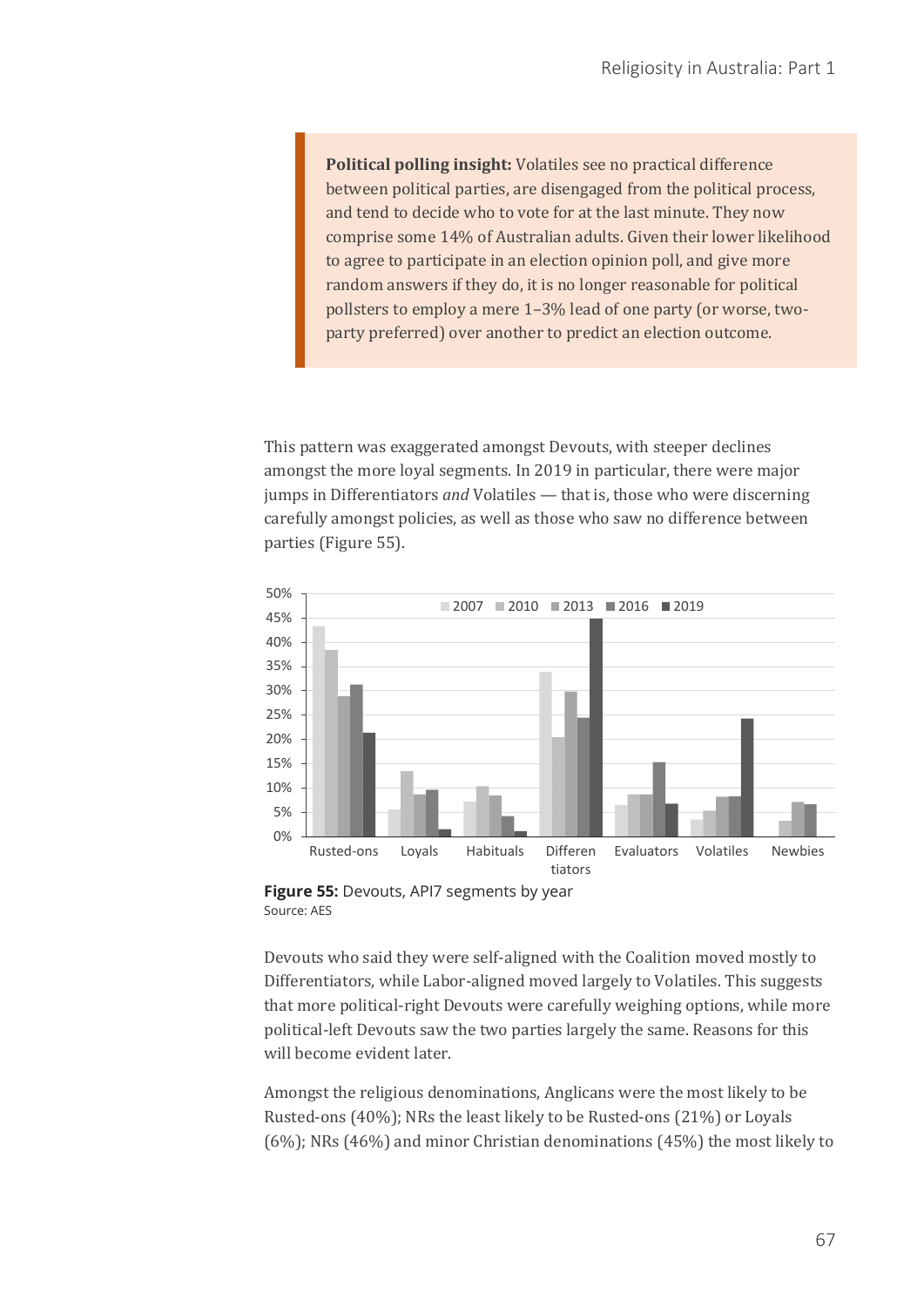#### Rationalist Society of Australia

be Differentiators; and non-Christian denominations the most likely to be Volatiles (33%) (Figure 56).



**■ Rusted-ons ■ Loyals ■ Habituals ■ Differentiators ■ Evaluators ■ Volatiles ■ Newbies** 



**Summary:** Between 2007 and 2019 there were significant changes in Australians' political identity, away from loyalty and towards policy discrimination and to volatility. These changes were more pronounced amongst Devouts.

Anglicans are the most party loyal and NRs the least. Non-Christian denominations have by far the largest proportion of Volatiles.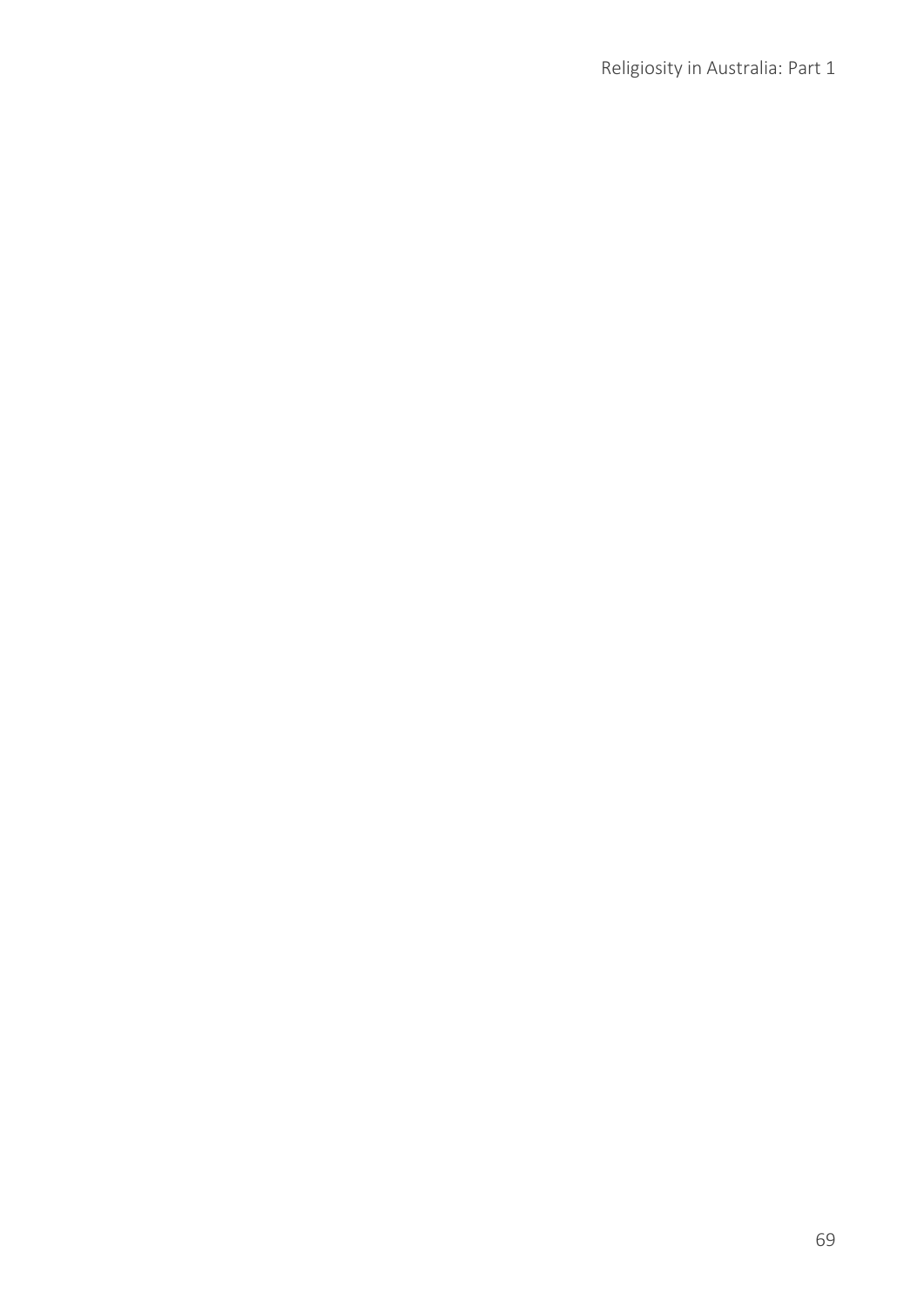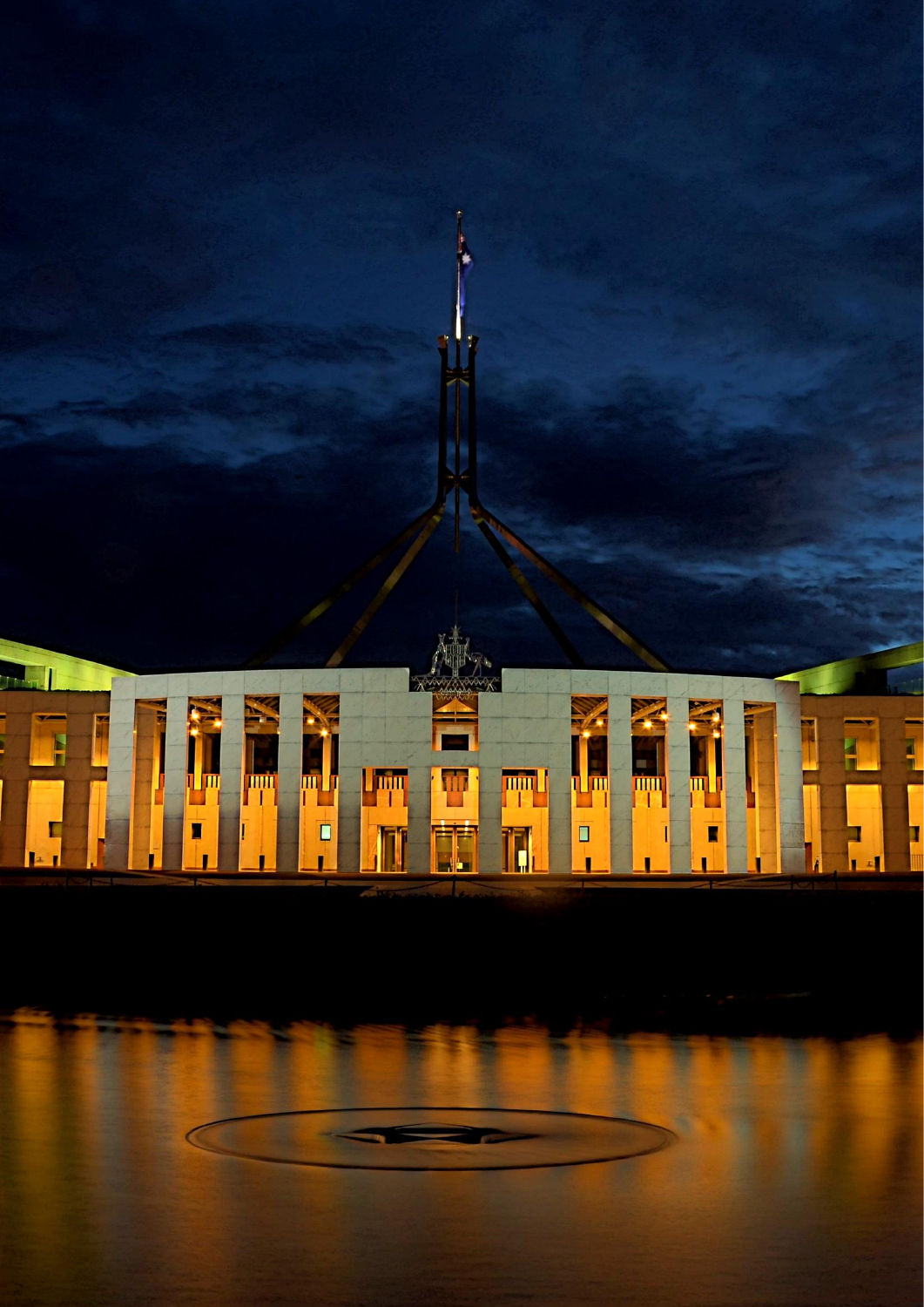# **Federal voting preferences**

Nowhere in the national sphere is understanding Australia's religiosity more important than in the representation of its people — both religious and nonreligious. Both parliament and government attempt to strike an appropriate balance when there are conflicts between the interests and positions of those of faith and those who eschew it.

## **House of Representatives 2019**

The impact of religion and religiosity on voting intention is not well understood in Australia, with opinions ranging from "profound effect" to "not much at all".

An analysis some years ago (West 2013) concluded that Australia's religious were more concerned about the treatment of asylum seekers (today that's true of Regulars but not Devouts) and not so much concerned about marriage equality (today some are concerned, but does it change their vote?).

In 2007, Australians gave their first preference for the House of Representatives to Labor in relatively high numbers (Figure 57), with Labor winning office from the Coalition.



Source: AES

That base dropped at the 2010 election, which Labor again won. However, it plummeted in 2013 when the Coalition won office after the Canberra bubble of the Rudd–Gillard–Rudd ructions.

Since then, there has been a modest return to Labor first preferences, but mostly amongst NRs, and a little among Uniting/Methodist and minor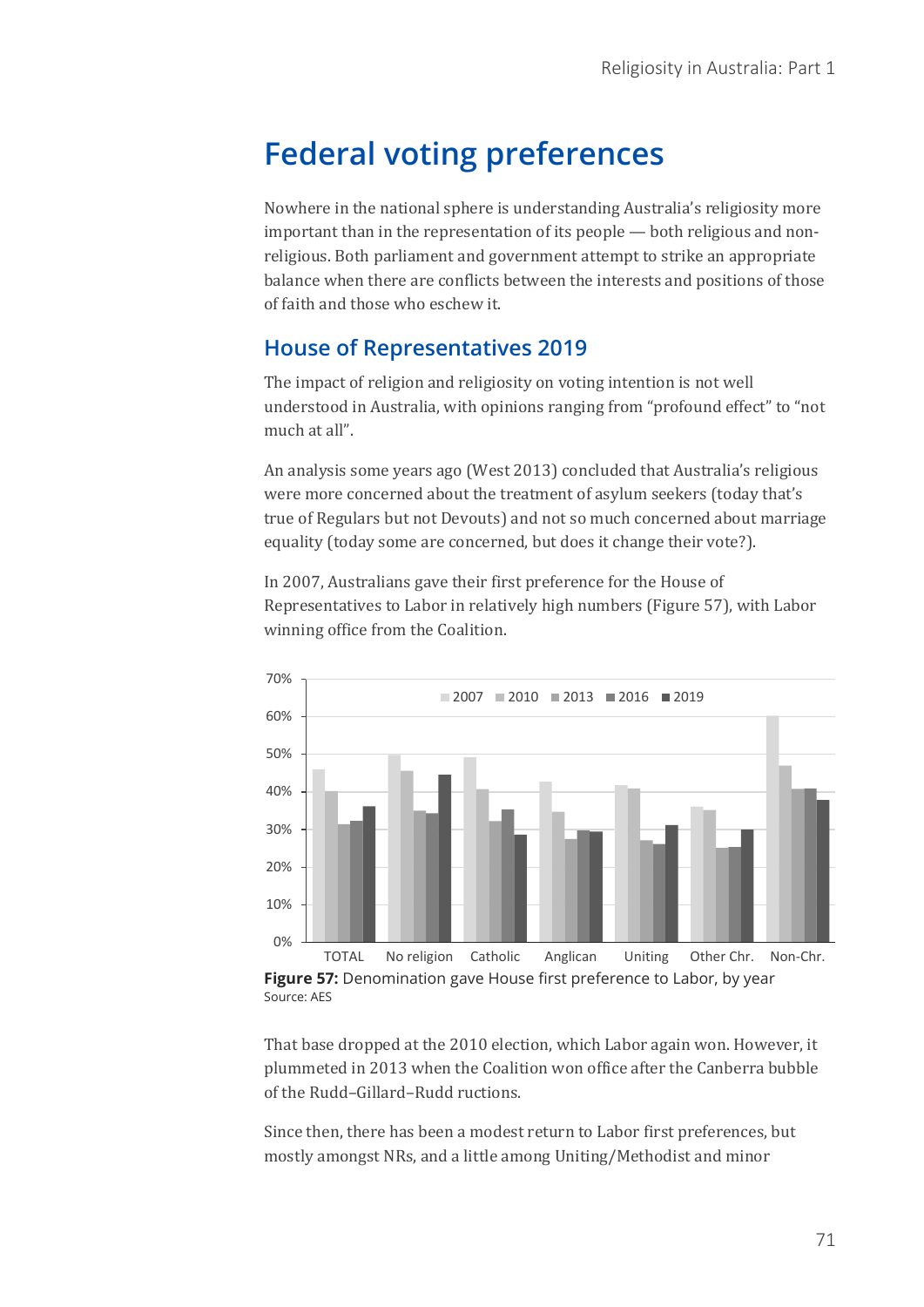Christian denominations. In 2019, Labor votes had deteriorated further amongst Catholics and non-Christian denominations.

By religiosity (ARI6), Labor first preferences had robustly recovered amongst the religiously non-affiliated (Rejecters and Socialisers) in 2019 and a little amongst Occasionals, but had deteriorated further amongst Notionals, Regulars and Devouts (Figure 58).



Conversely, NRs did not give their House of Representatives first preference in increased numbers to the Coalition at the 2019 election, but *all* the religion denominations did (Figure 59).



Source: AES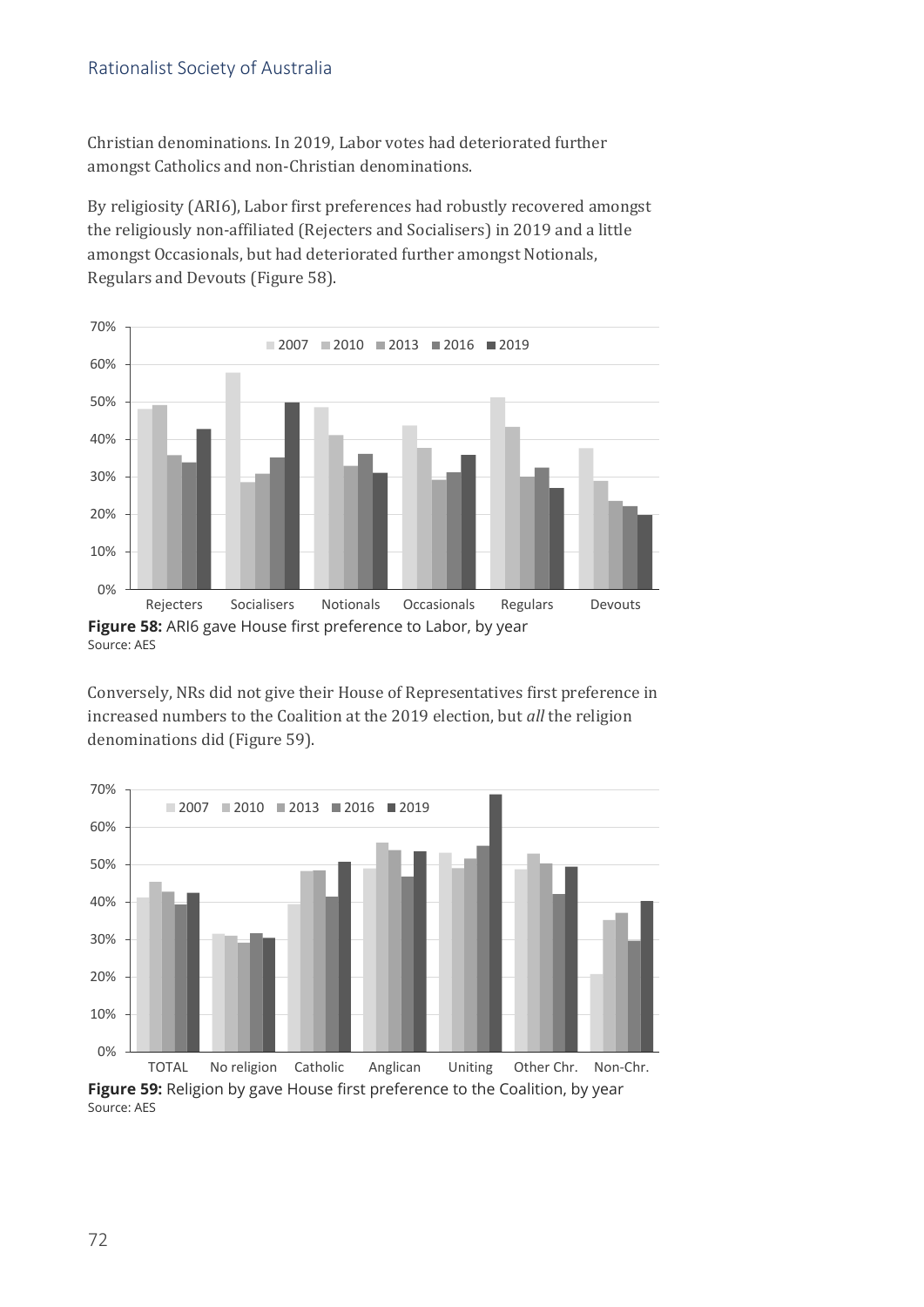Similarly, by religiosity, Rejecters and Socialisers didn't vote for the Coalition in increased numbers in 2019, but all religionist segments (Notionals, Occasionals, Regulars and Devouts) did (Figure 60).



Source: AES

At the 2016 election — Turnbull v Shorten — a small but significantly higher number of Australians across the religious spectrum gave their first preference for the House of Representatives to minor parties and independents (Figure 61). Only amongst Devouts did that increase remain at the following 2019 election.

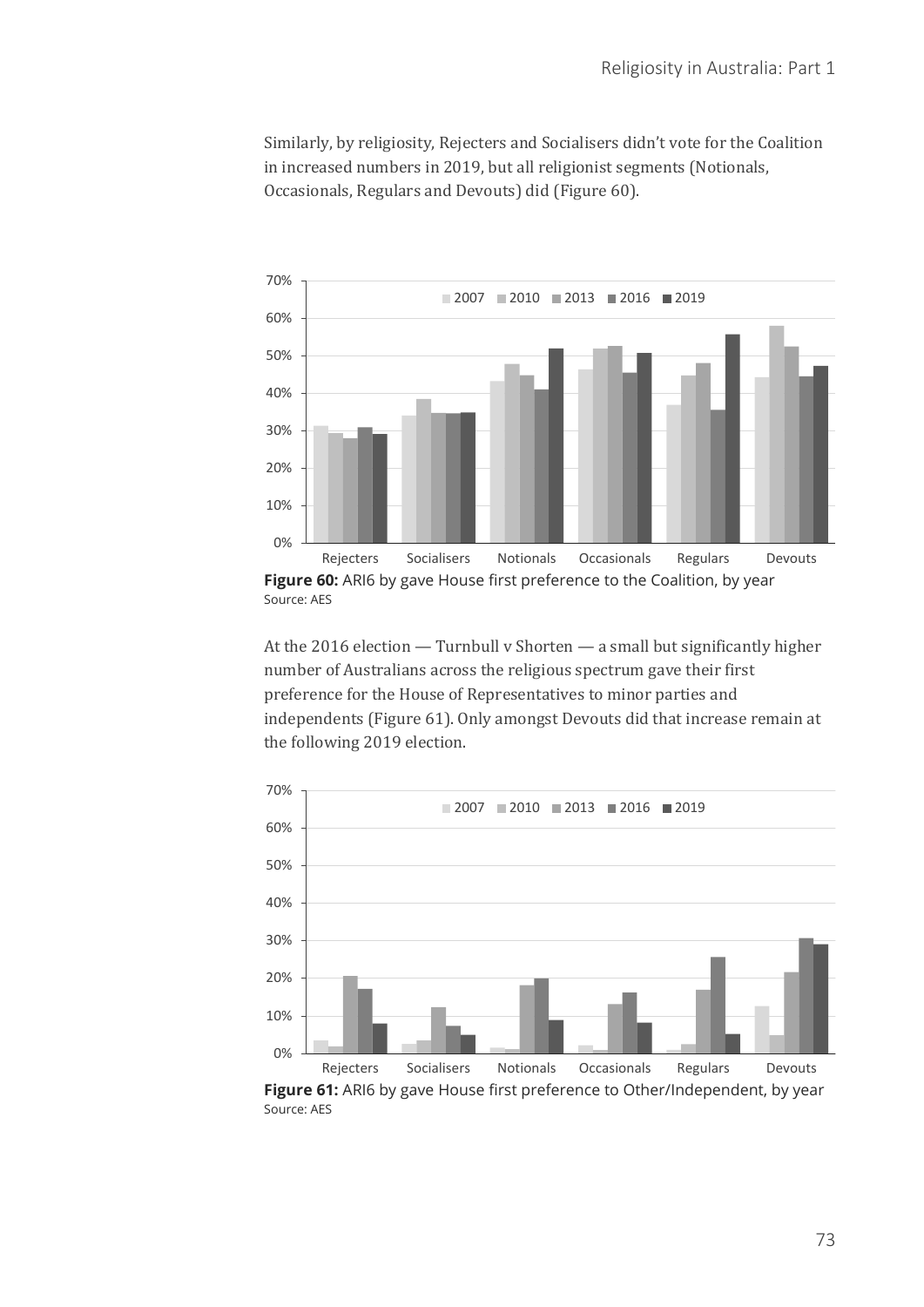## **First impressions are misleading**

Much of the available evidence presented so far in this report creates an overall impression that the Coalition is the natural home of religionists, and that Labor has something of a problem with them.

Labor's 2019 election loss post-mortem report suggests a moderate problem with Christian voters (Emerson & Weatherill 2019):

> "*On the whole, people of faith did not desert Labor, but Labor lost some support among Christian voters*…" — Emerson & Weatherill 2019

and

"*When all other variables were controlled for, SA1s [ABS small statistical areas] with a high proportion of [Christians] were associated with a swing against Labor*." — Emerson & Weatherill 2019

While the correlations may appear persuasive, correlation doesn't equal *causation*. The statistical analyses conducted by ALP's analysts were not able to correlate motivations by *individual* to provide a meaningful picture, as the AES data does.

And the AES data is clear: yes, somewhat fewer Christians gave Labor their first preference at the 2019 federal election, *but that was not born of religious reasons*.

> **Summary:** Voting figures create an overall impression that Labor has an image problem amongst religionists. That is *statistically* true. But a correlation doesn't establish causation. There are other, nonreligious, reasons which drove the apparent drop in the "religious" vote.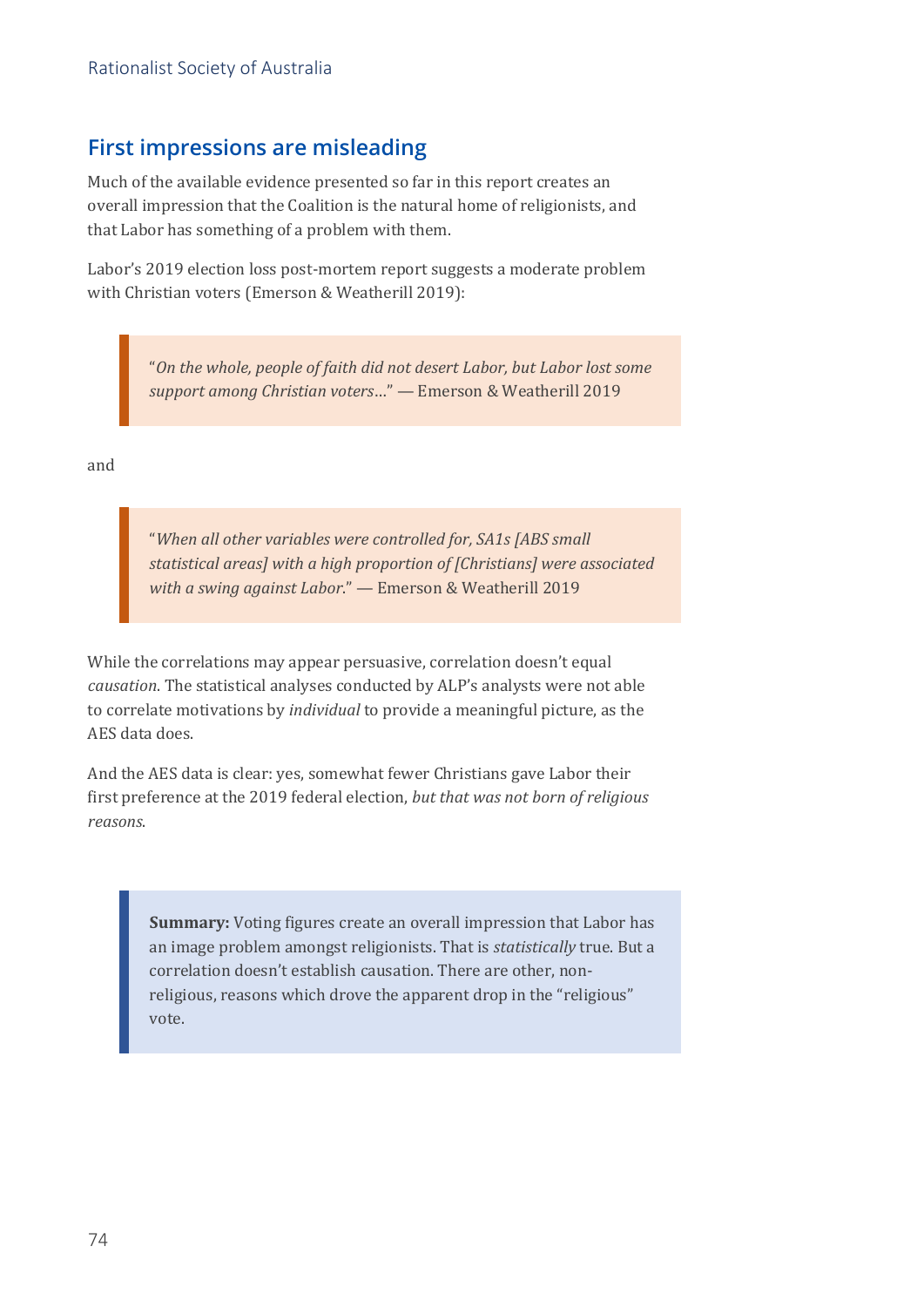# **Economic Identity**

The Australian Economic Identity 3-Factor model allocates each Australian into one of three segments — progressive, moderate or conservative — on the basis of attitudes toward taxation, spending on public services, and importance of economic policy to their election vote.

In 2019, 33% of Australians were economic progressives, 40% economic moderates, and 27% economic conservatives (Figure 62). Mainstream Christians — Catholics and Anglicans — were significantly less likely to be economic progressives (24% and 25% versus 38%, 36% and 43% NR, other Christian and non-Christian respectively). They were significantly more likely to be economic conservatives (40% and 32% versus 22%, 25% and 15% NR, other Christian and non-Christian respectively).



**Figure 62:** Australian Economic Identity 3-Factor, by religion Source: AES 2019

A majority of Uniting/Methodists were economic moderates (52%), with lower levels of both progressives and conservatives (24% each).

In addition to being Australia's most economically conservative denomination, Catholics also informed their 2019 election votes on the basis of promised education funding. The Coalition promised \$4.6bn funding for Catholic and independent schools over ten years. If Catholic schools' share was 57% (as a proportion of Catholic/independent enrolments), that equates to \$260m per year for the Catholic school sector over ten years. In comparison, Labor offered \$250m over two years: that is, \$125m per year for two years, with no specific promised funding beyond that (Murphy et al. 2019). In addition, the Catholic church is not shy of urging its flock to vote one way or another in parliamentary elections (Savage 2018).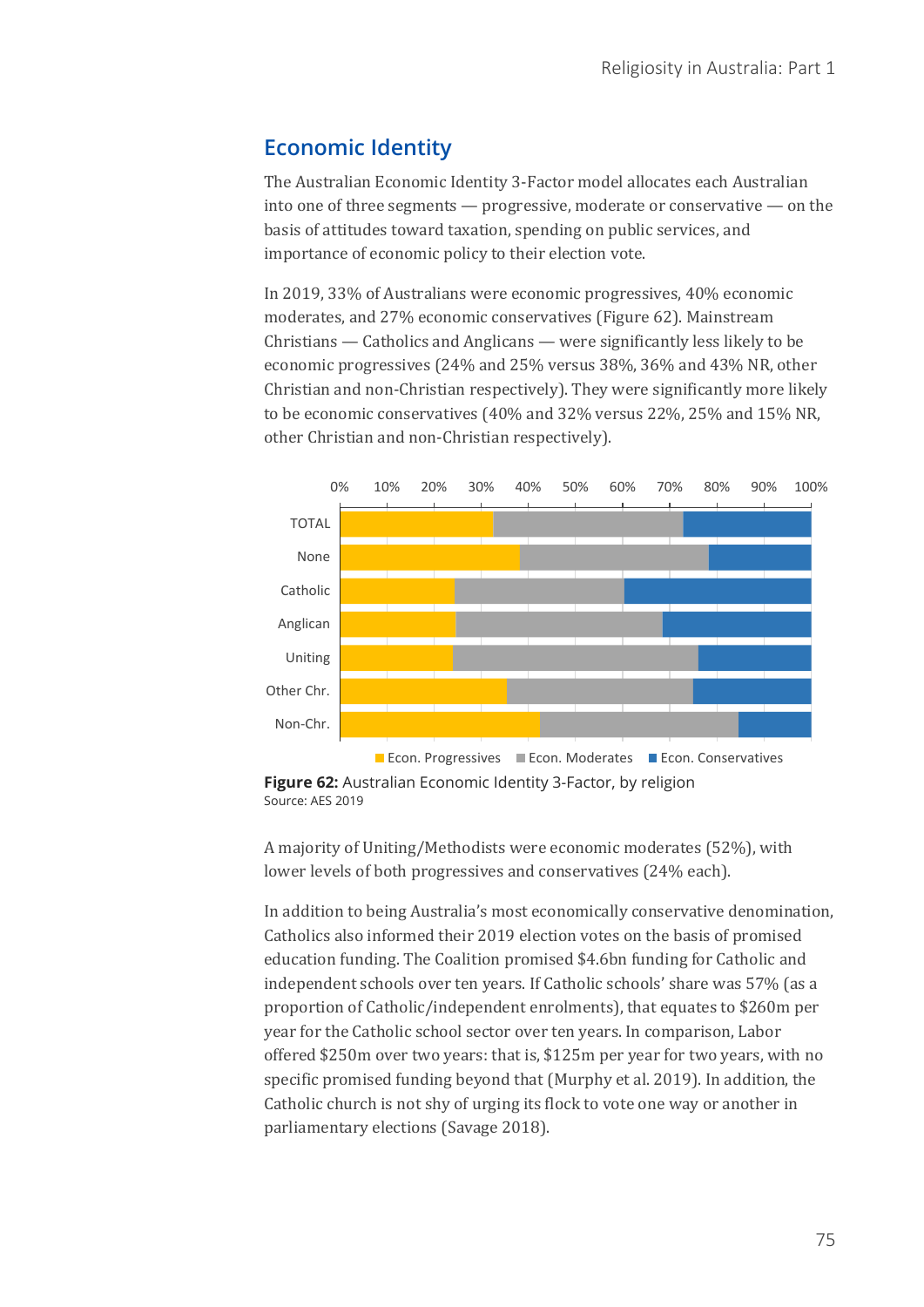By ARI6 religiosity, the religiously affiliated were less likely to be economic progressives and more likely to be economic conservatives (Figure 63). Notionals and Occasionals were the most likely to be economic conservatives and least likely to be economic progressives.



Source: AES 2019

This suggests that economic identity is associated more with denominational economic characteristics than with depth of faith, with Catholics and Anglicans in particular tending away from economic progressiveness and towards economic conservatism for reasons other than religiosity.

> **Summary:** Mainstream Christians (Catholics and Anglicans) are the most likely to be economic conservatives, with NR and non-Christian denominations the least. By religiosity, middle-of-the-religious-road Notionals and Occasionals are the most economically conservative, more so than both Rejecters and Committeds.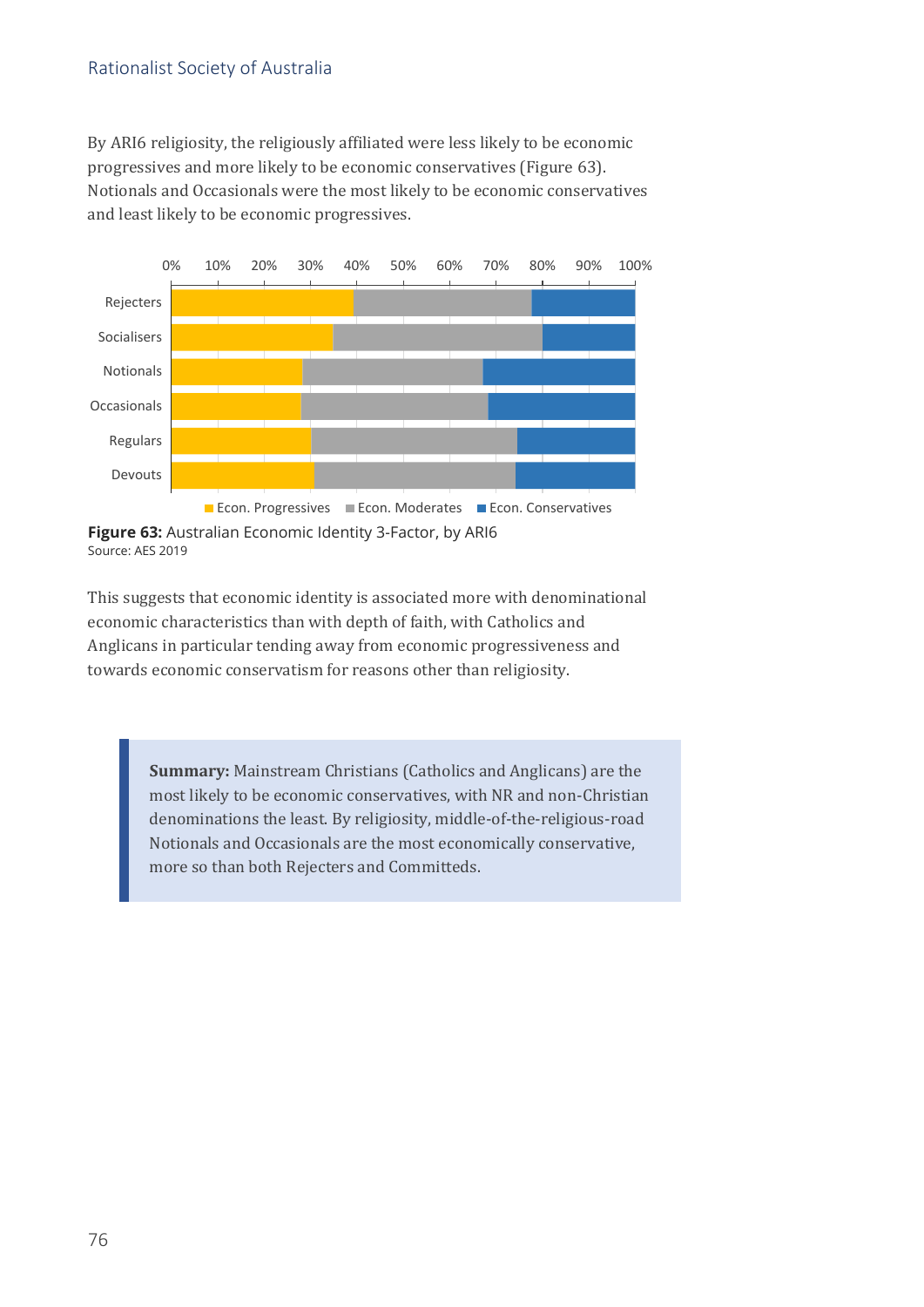# **Low-income households**

An analysis by The Guardian found several major national correlations with voting for the Coalition, including lower household incomes, and higher proportions of those not in work or study (Evershed 2019).

By religion, compared with NRs (8%), Catholics (20%) and Anglicans (21%) had significantly higher rates of gross annual household income under \$20k, as well as, along with Uniting/Methodists, under \$40k (Figure 64). Non-Christian-religion households topped the list at 29% under \$20k.



**Figure 64:** Household gross annual income by religion Source: AES 2019

By ARI6 religiosity, Rejecters were less likely than all others except Socialisers to have a household income of less than \$20k, and less likely than all others to have a household income of less than \$40k (Figure 65).



**Figure 65:** Household gross annual income by ARI6 Source: AES 2019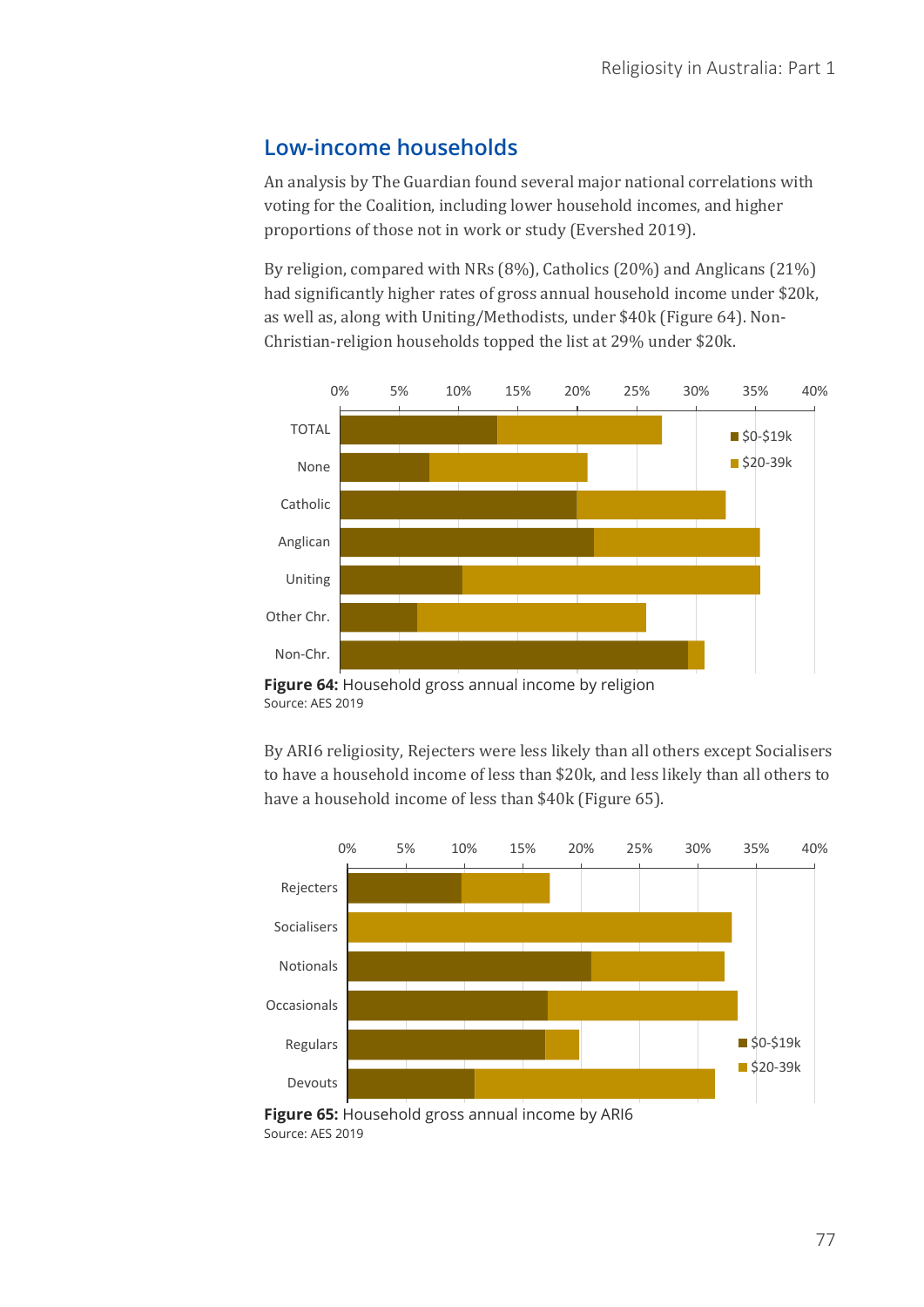**Summary:** Australians who are affiliated with a religious denomination are significantly more likely than Rejecters to have a low household income.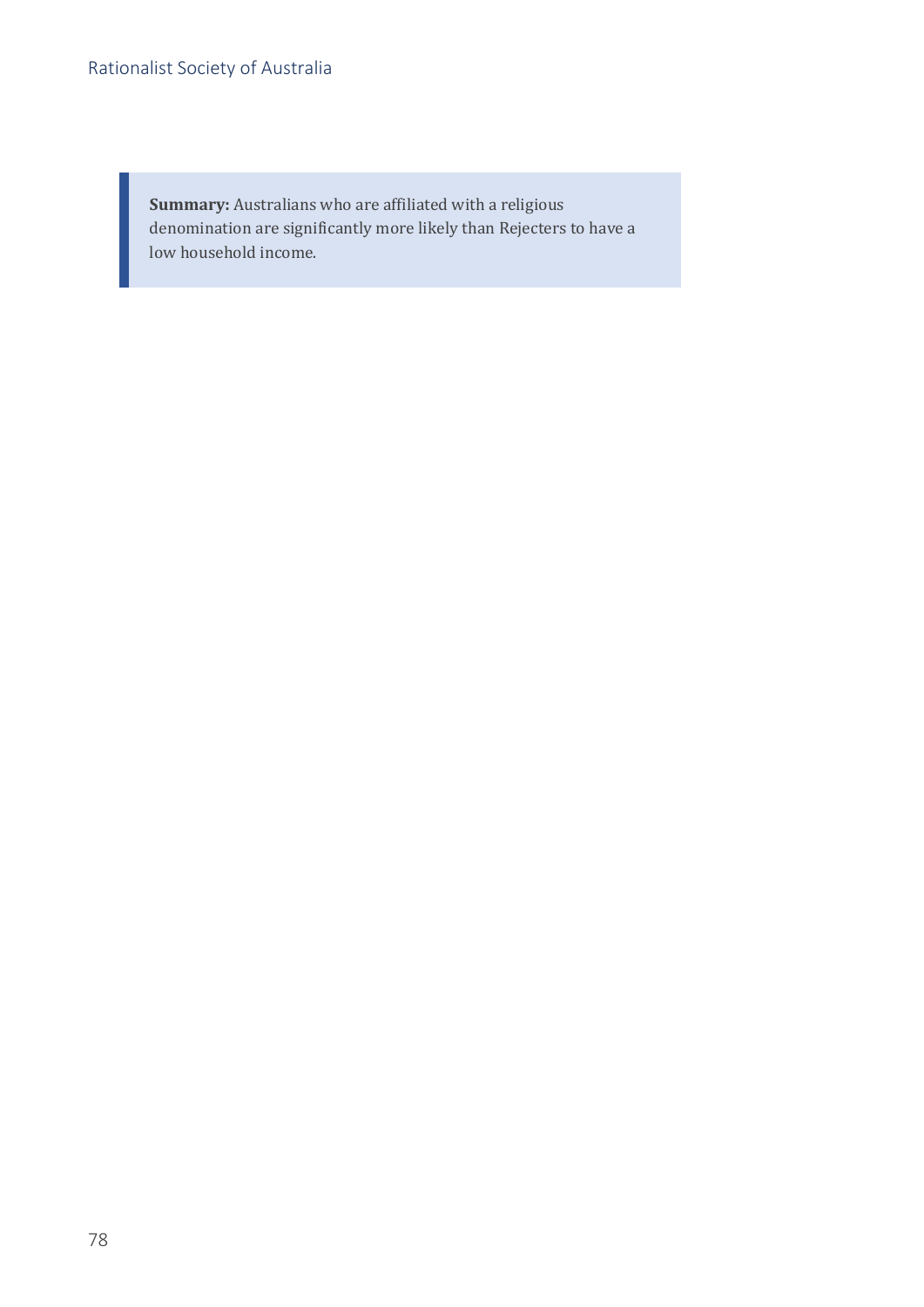# **Jobs, jobs, jobs**

The rate of unemployment differs amongst the religions, with minor Christian (6%) and non-Christian (8%) denominations having higher rates of unemployment than Catholics (5%), Anglicans (3%), NRs (3%) and Uniting/Methodists (0%) (Figure 66).



**Figure 66:** Main work by religion

Source: AES 2019. Note: "Other" includes disability pension, illness, on leave, etc.



Devouts (9%) and Regulars (18%) had higher rates still (Figure 67).

Added to this is the personal belief of how hard it would be to get another job. Amongst those employed or looking for work, minor Christian (34%) and non-Christian (47%) denominations were significantly more likely than NRs (15%) to say that getting another job would be *very* hard (Figure 68). Indeed, since non-Christian denominations hold university education qualifications at

**Figure 67: Main work by ARI6** Source: AES 2019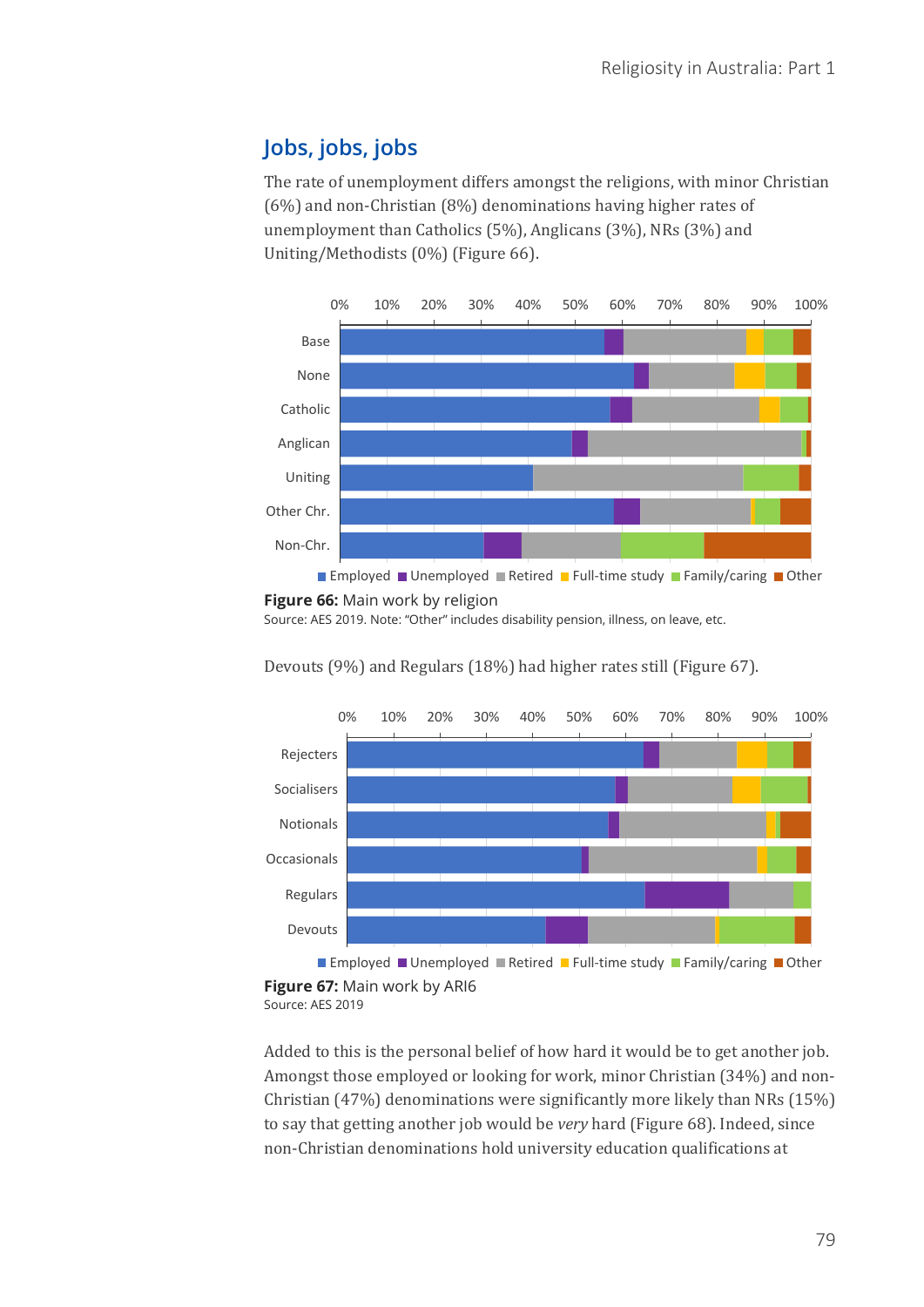### Rationalist Society of Australia

higher rates than all others, this suggests that this group may experience employment discrimination.





On the religiosity spectrum, Rejecters (13%) were significantly less likely to think getting another job very hard (Notionals 35%, Occasionals 24%, Regulars 23%, Devouts 24%) (Figure 69).





Therefore, on the counts of lower household incomes, higher unemployment rates, and fear about the difficulty of getting another job, religious denominations and segments are more naturally drawn to the Coalition, with its reputation (rightly or wrongly) for better economic management.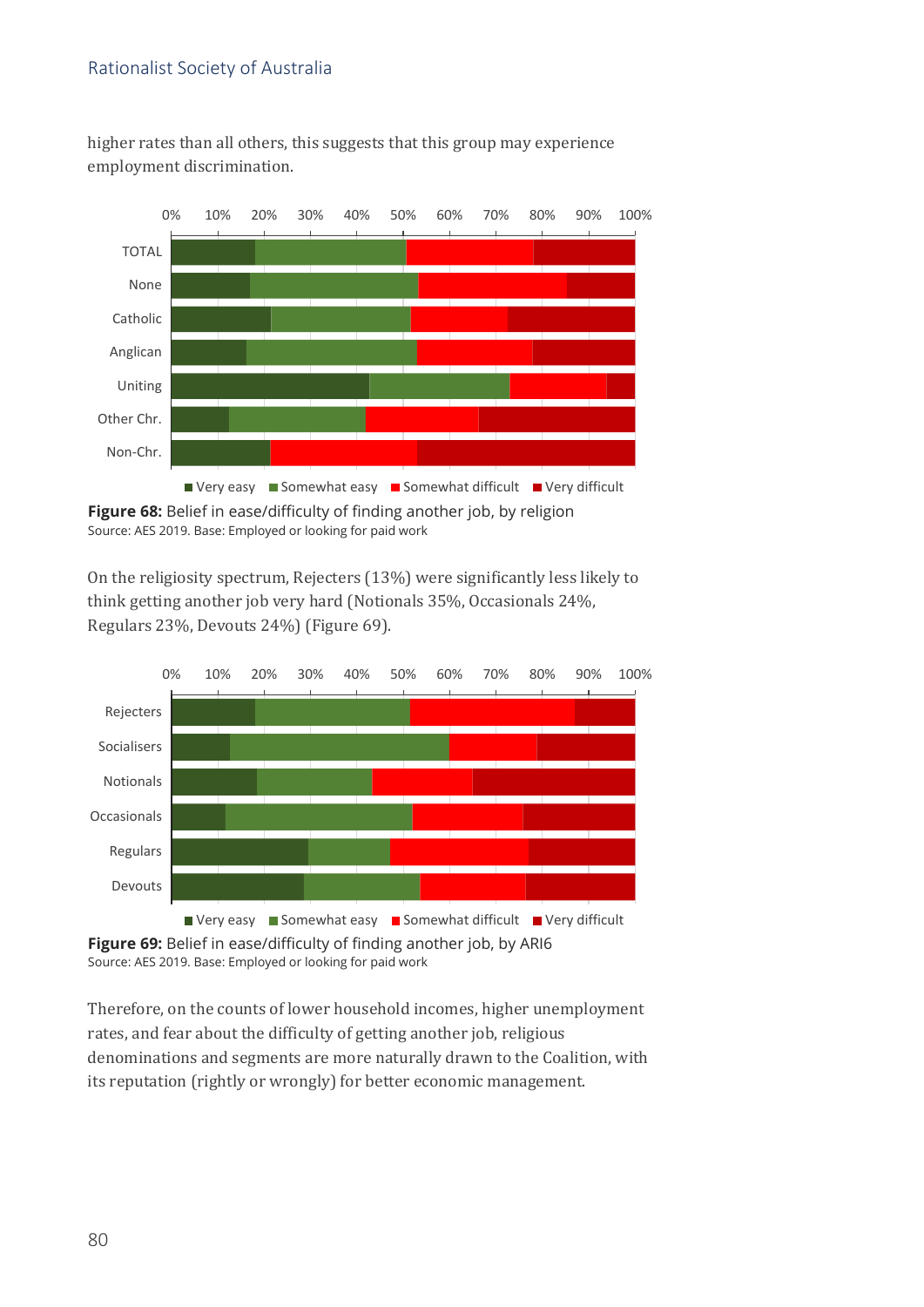**Summary:** The unemployment rate amongst Devouts (9%) and especially Regulars (18%) is significantly higher than others. Religionists are also more likely on average than NRs to say that getting another job would be *very* hard. Non-Christian (47%) and minor Christian (34%) denominations, and Notionals (35%), are the most likely to say so, with Uniting/Methodists (6%) and Rejecters (13%) the least.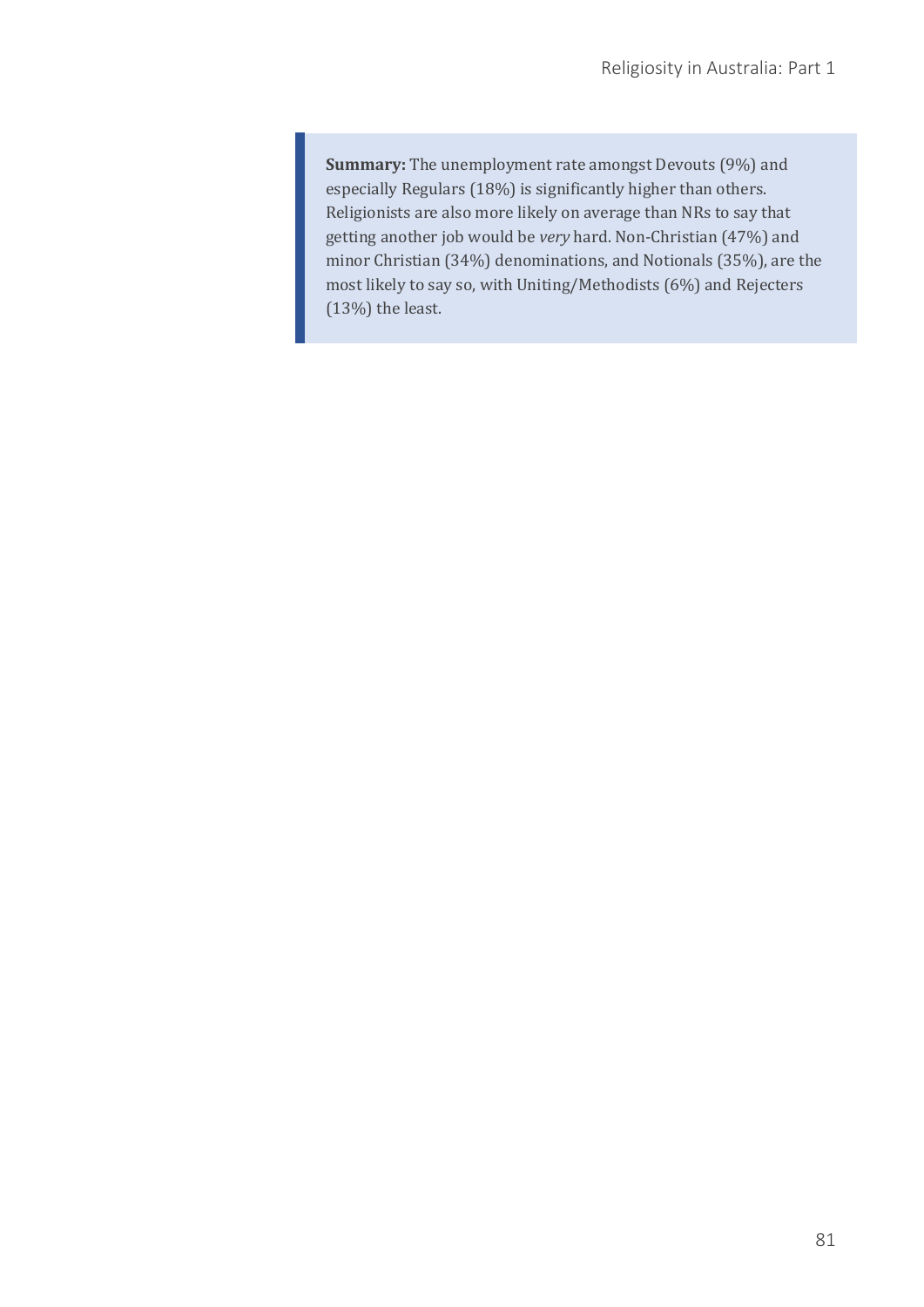## **Investment properties, company shares**

There's a further economic or financial explanation of religionists' greater voting for the Coalition at the 2019 federal election: levels of personal investment.

Labor's key election pledges included reining in negative gearing for property investment, for the cash payment of company tax refunds for dividend holders who don't pay tax, and to halve the 50% capital gains tax discount rate.

Apart from non-Christian denominations, NRs were the least likely to own company shares, and minor Christian denominations by far the most likely to own investment property or company shares (Figure 70).



**Figure 70:** Rates of investment property and share ownership by religion Source: AES 2019

By religiosity, Devouts were most likely to own investment property, and Occasionals, Regulars and Devouts far more likely than Rejecters, Socialisers and Notionals to own company shares (Figure 71).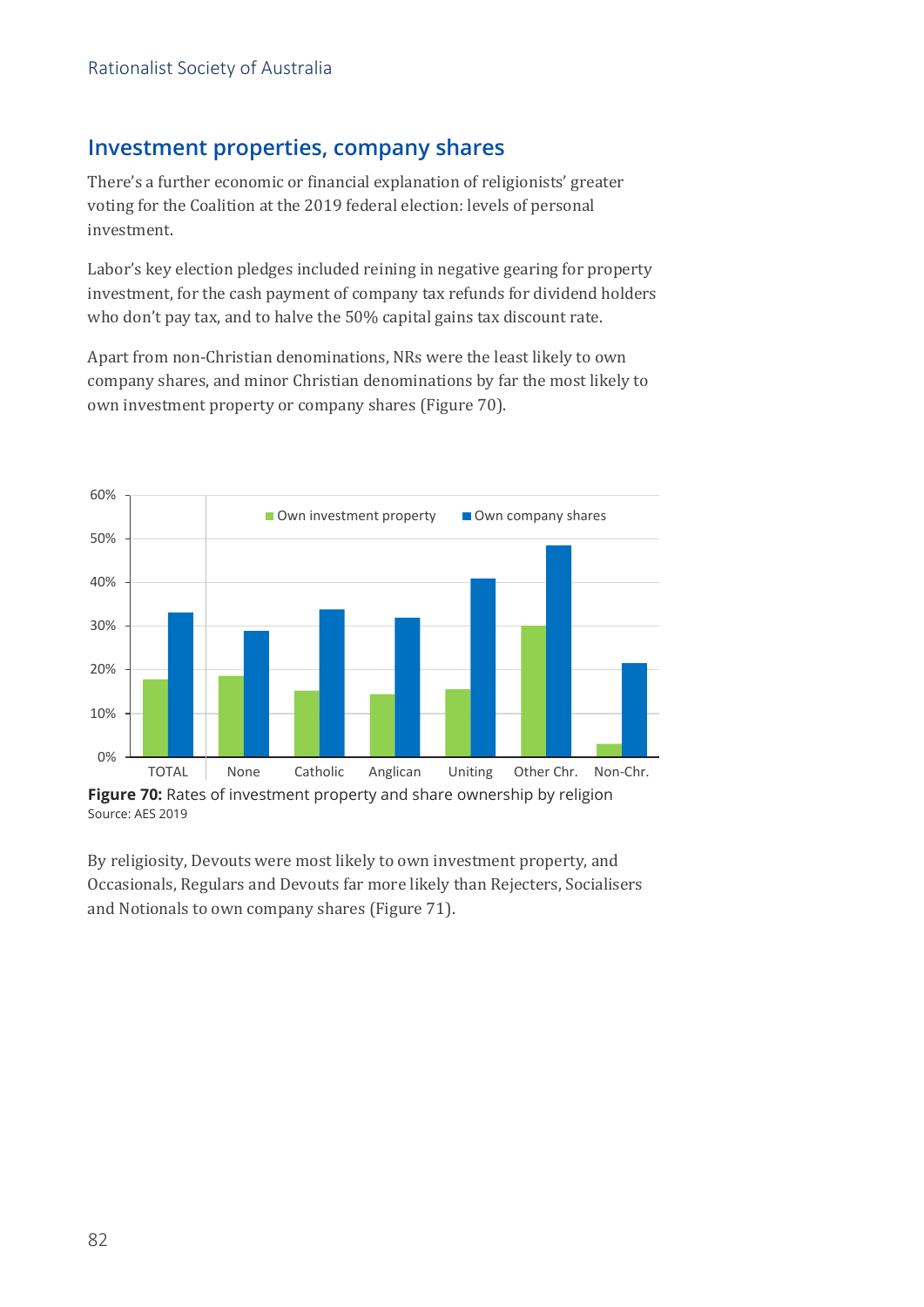

Source: AES 2019

**Summary:** Regulars and Devouts had the highest rates of company share ownership, and Devouts the highest rates of ownership of investment properties. Labor's policies to reduce the financial performance of these asset classes for their owners contributed to a movement of Regulars and Devouts to the Coalition at the 2019 federal election.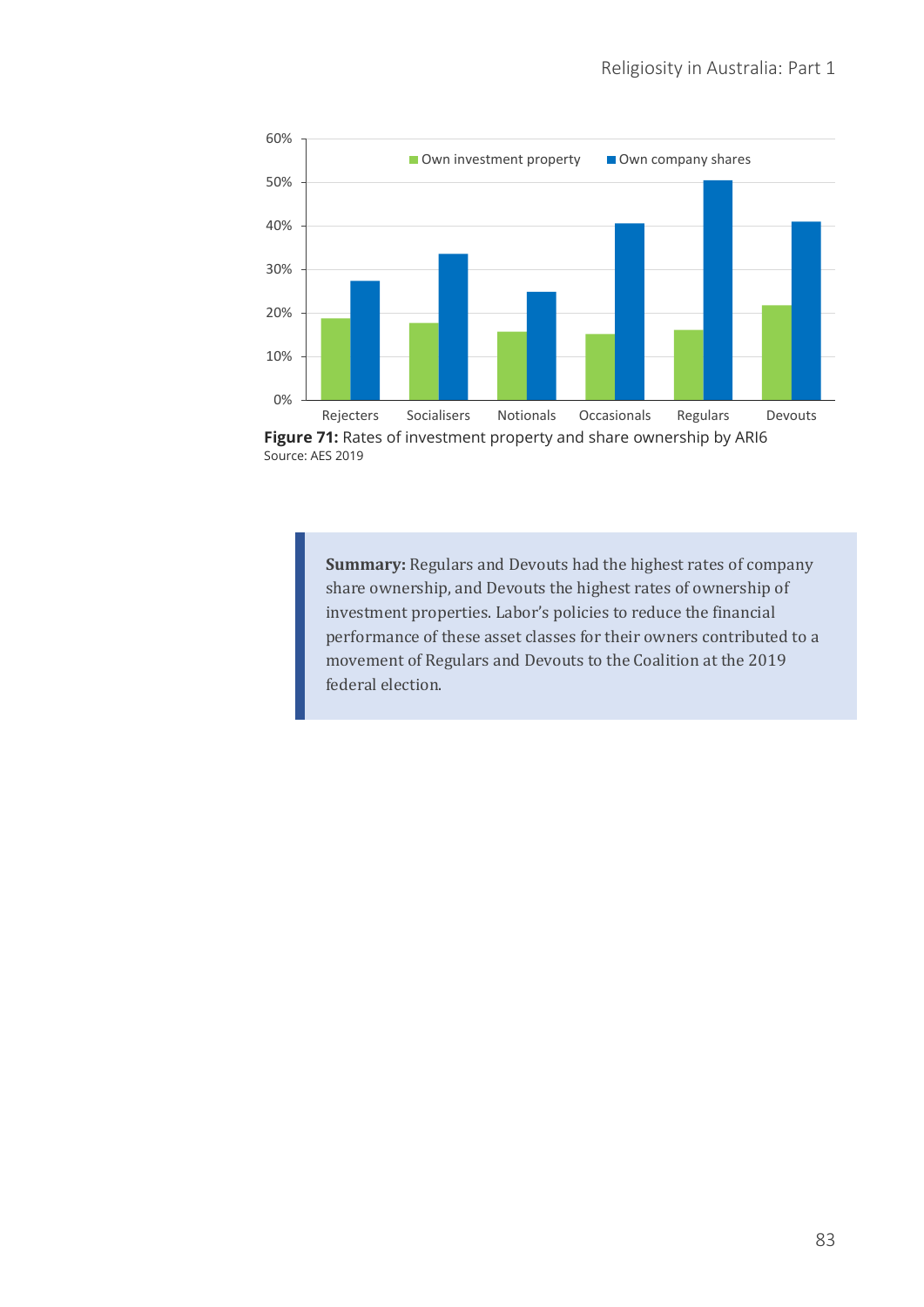# **Election policies about money**

Like the AEI3, Australians' attitudes toward government financial policies illustrate differences between NRs and religionists.

Table 1 shows the three most important policy areas people reported at the 2019 election, by religiosity (AES 2019). Economic management was in the top two across the spectrum. However, financial issues including taxation were *two* of the top three amongst only Committeds (Regulars and Devouts), while other non-financial issues such as the environment and health appeared amongst the other segments.

| Segment          | Policy 1                   | Policy 2               | Policy 3                         |
|------------------|----------------------------|------------------------|----------------------------------|
| Rejecters        | Economic                   | The environment        | Global warming                   |
|                  | management 22%             | 21%                    | 18%                              |
| Socialisers      | Economic                   | Health/Medicare        | Global warming                   |
|                  | management 26%             | 22%                    | 20%                              |
| <b>Notionals</b> | Health/Medicare            | Economic               | The environment                  |
|                  | 28%                        | management 18%         | 16%                              |
| Occasionals      | Economic                   | Health/Medicare        | The environment                  |
|                  | management 30%             | 23%                    | 12%                              |
| Regulars         | Economic<br>management 32% | Taxation 30%           | Refugees & asylum<br>seekers 19% |
| Devouts          | Economic<br>management 33% | Health/Medicare<br>13% | Taxation 11%                     |

**Table 1:** Top three 2019 election policy priorities, by ARI6

Source: AES 2019

Thus, the previously established financial interests of Australia's religionists, especially Regulars and Devouts, is reflected in their policy areas of primary interest.

On the matter of taxation, Devouts were by far the most likely to say (53%) that high income taxation makes people less willing to work hard (Figure 72), suggesting that monetary motivation amongst Australia's most religious dominates other motivations to work hard.

Nearly half of Notionals and Occasionals (46% each) also linked high income taxation with reduced work motivation. In contrast, somewhat more than a third of Rejecters (38%) agreed, as did a quarter of Socialisers and Regulars (27% and 26% respectively).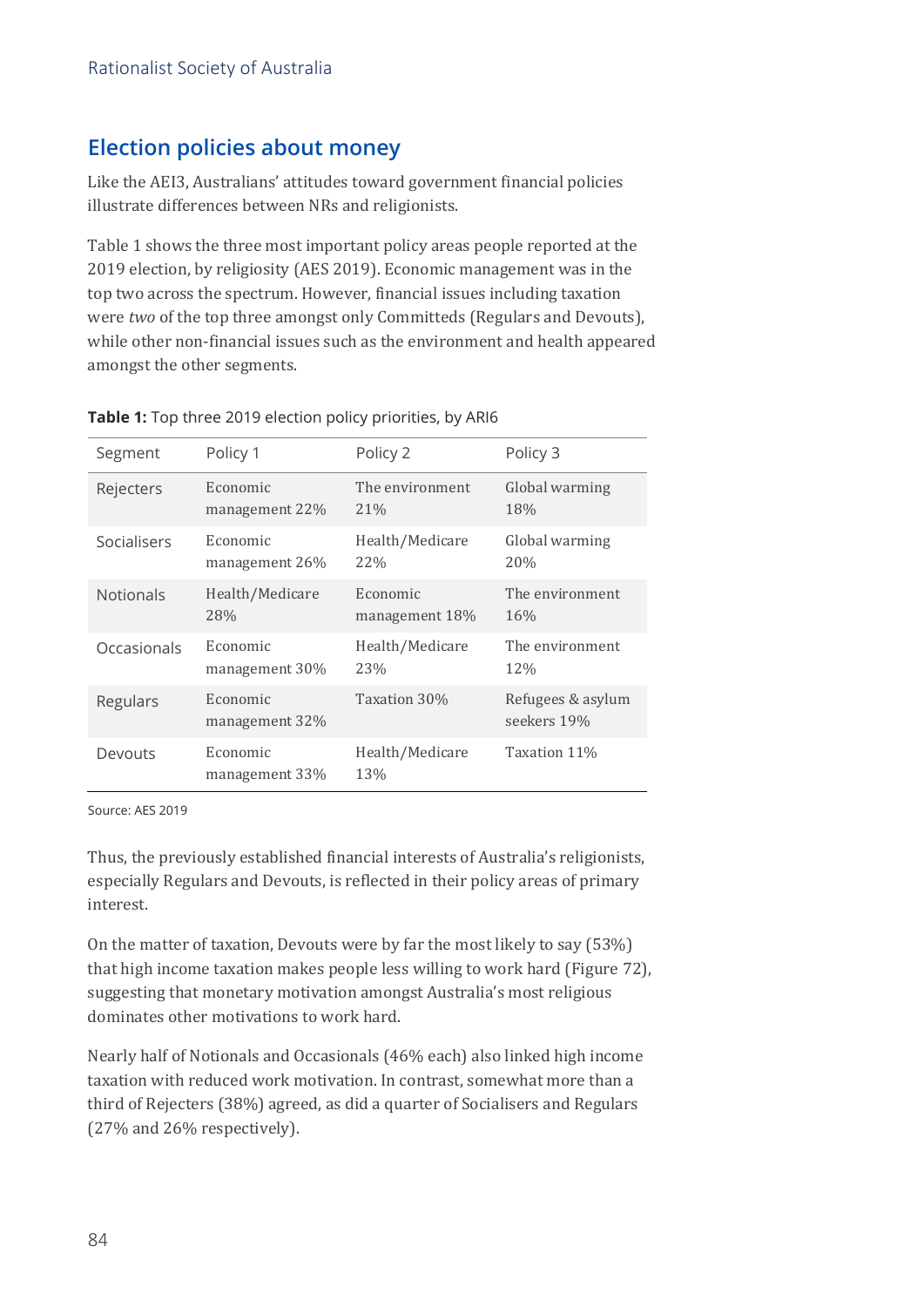

**Figure 72:** High income tax = less willing to work hard, by ARI6 Source: AES 2019

Net agreement (agree – disagree) that higher taxation discourages hard work was in the slight positive (12%) overall, neutral amongst Rejecters (0%), negative amongst Socialisers (-19%) and Regulars (-10%), but highly positive amongst Notionals (27%), Occasionals (20%) and especially Devouts (37%).

> These attitudes amongst not only religious voters, but religious MPs in the current federal Coalition government, may help explain why it went to the last two elections with policies to substantially reduce income taxation.

Indeed, looking at which political party Australians think is closer to their own views on economic management, Christian denominations clearly all align in the majority with the Coalition (Catholics 60%, Anglicans 59%, Uniting/ Methodists 58% and minor Christian denominations 61%) (Figure 73). Far fewer NRs (39%) and non-Christian denominations (41%) aligned with the Coalition, although in all cases alignment was higher than with Labor.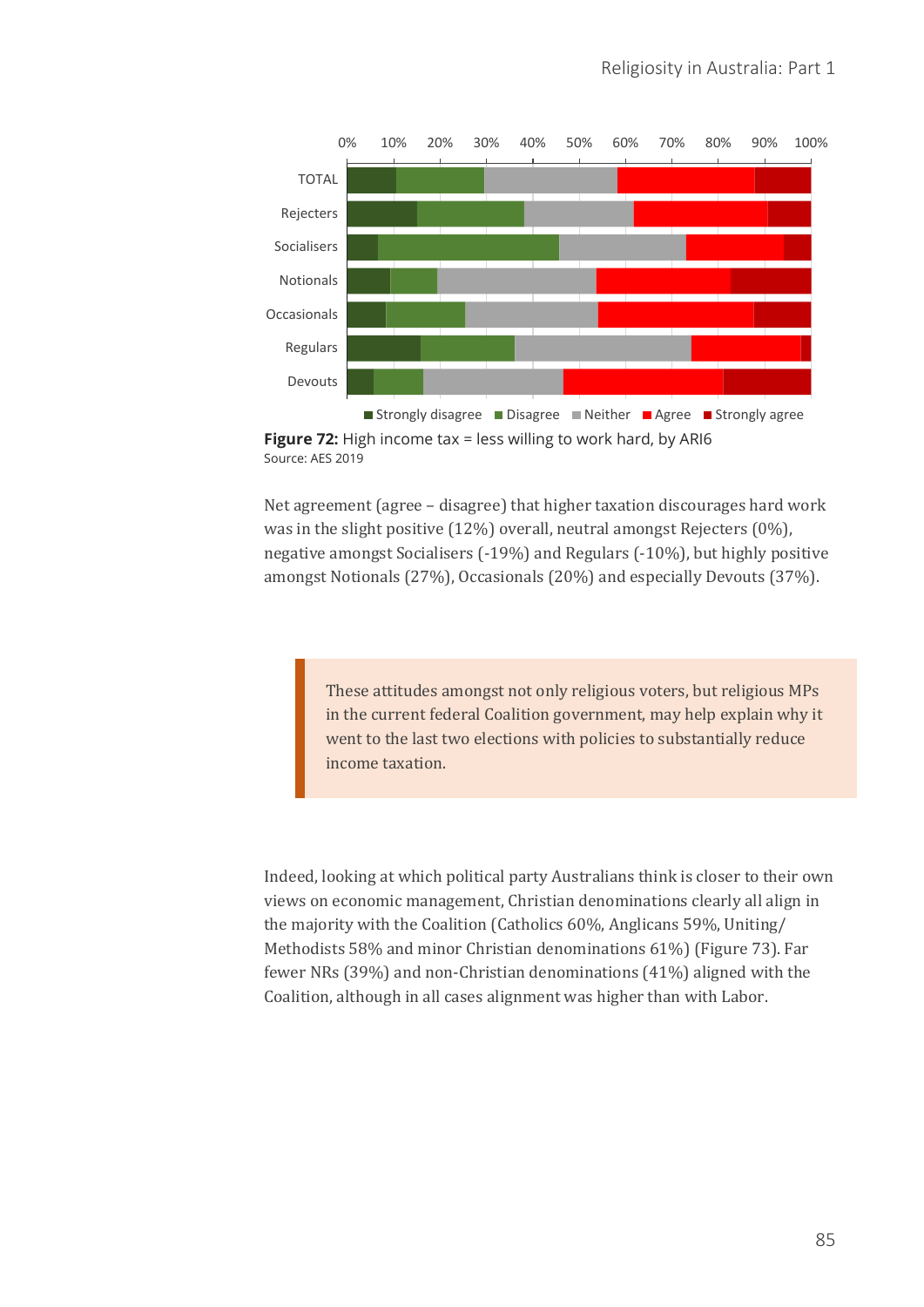### Rationalist Society of Australia





The pattern is more exaggerated by religiosity. Across the more religious half of the spectrum, a majority of Occasionals (63%), Regulars (51%) and especially Devouts (73%) said the Coalition was most closely aligned with their views on economic management than Socialisers (41%) or Rejecters (39%) (Figure 74).



**Figure 74:** ARI6 by who's closer to you on economic management Source: AES 2019

Indeed, while favouring the Coalition for economic management increased broadly across the population between the 2007 and 2019 elections (up 13%), by far the greatest increases were amongst Occasionals (up 24%) and Devouts (up 29%) (Figure 75).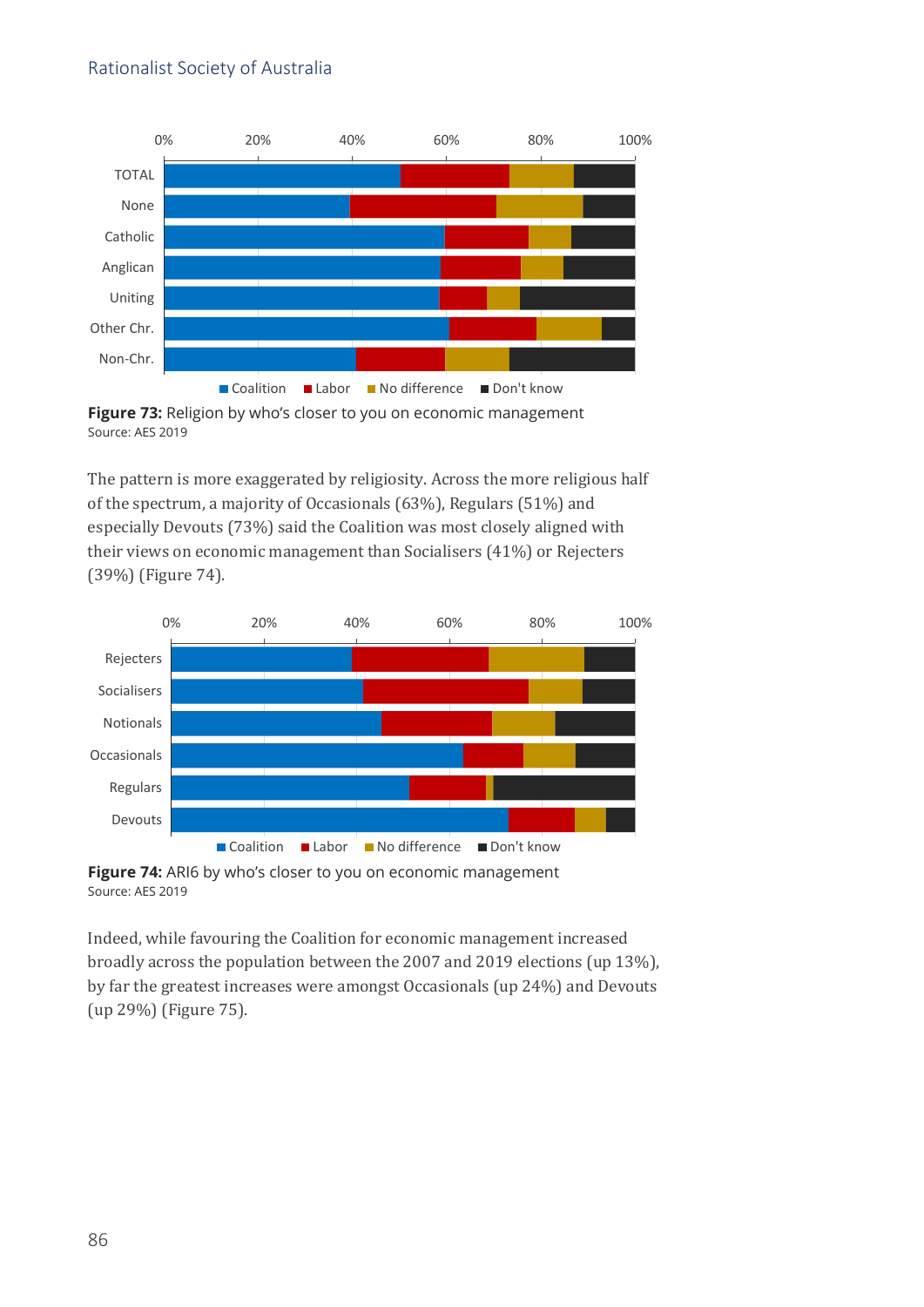

Source: AES. Note: The question was not asked in 2007.

Occasionals (48%) and Devouts (46%) were also the most likely to say government (not private) debt policy was extremely important to their election vote, while Rejecters (20%) and Regulars (18%) were the least likely (Figure 76).



**Figure 76:** Importance of government debt policy at 2019 election, by ARI6 Source: AES 2019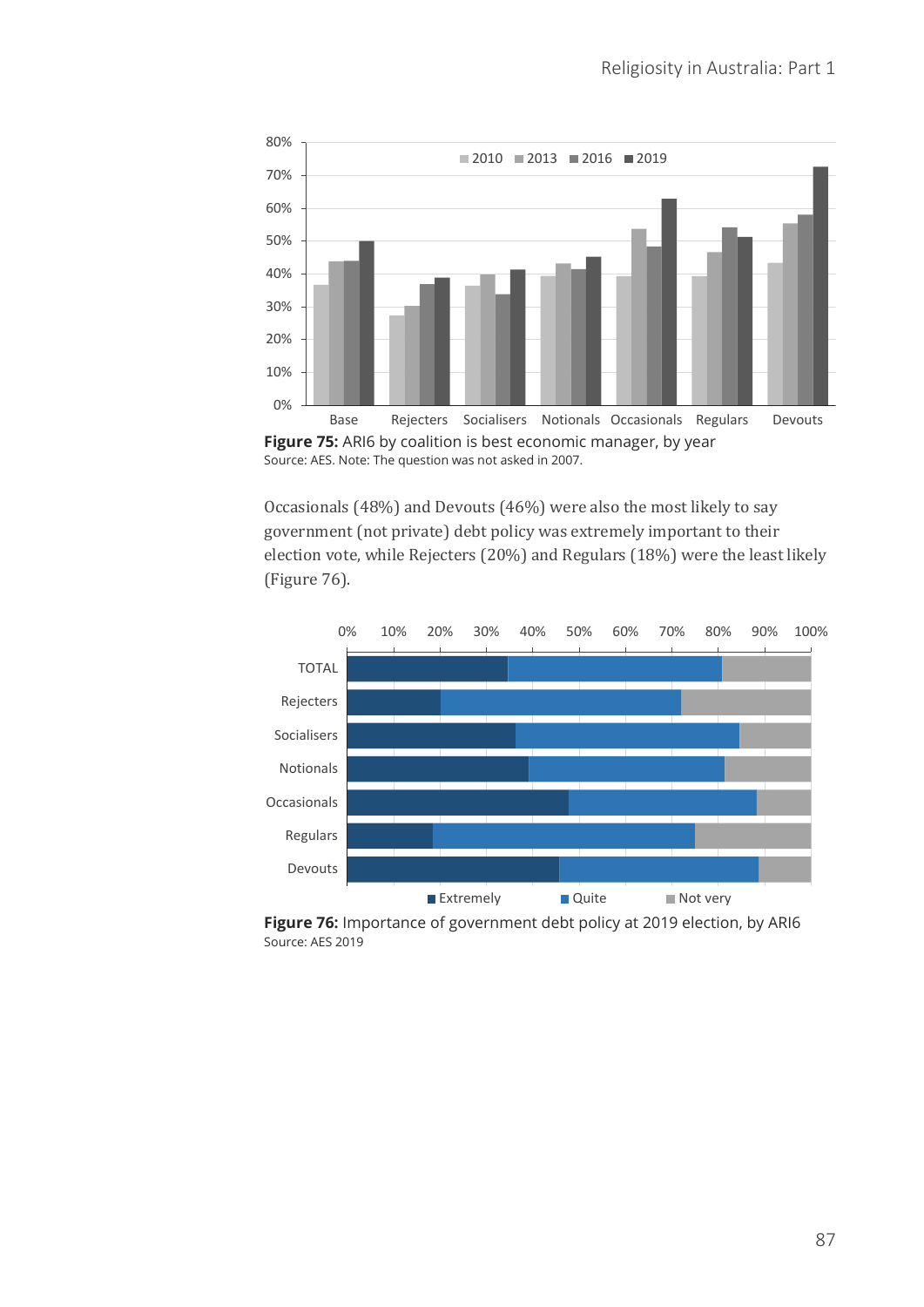**Summary:** There were significant associations between religion, religiosity and preferences for Coalition over Labor economic policy. This suggests that election analyses which attempt to explain the effects of religion and religiosity on voting patterns and election outcomes but fail to take this association (and others) into account, would significantly overestimate religion's effects.

The most religious, Occasionals and Devouts in particular, are the most concerned about economic management and government debt, while Regulars and Devouts were significantly more likely to prefer favourable personal tax policies (income tax, property ownership negative gearing, and company dividend cash payments) but be relatively unconcerned about government debt.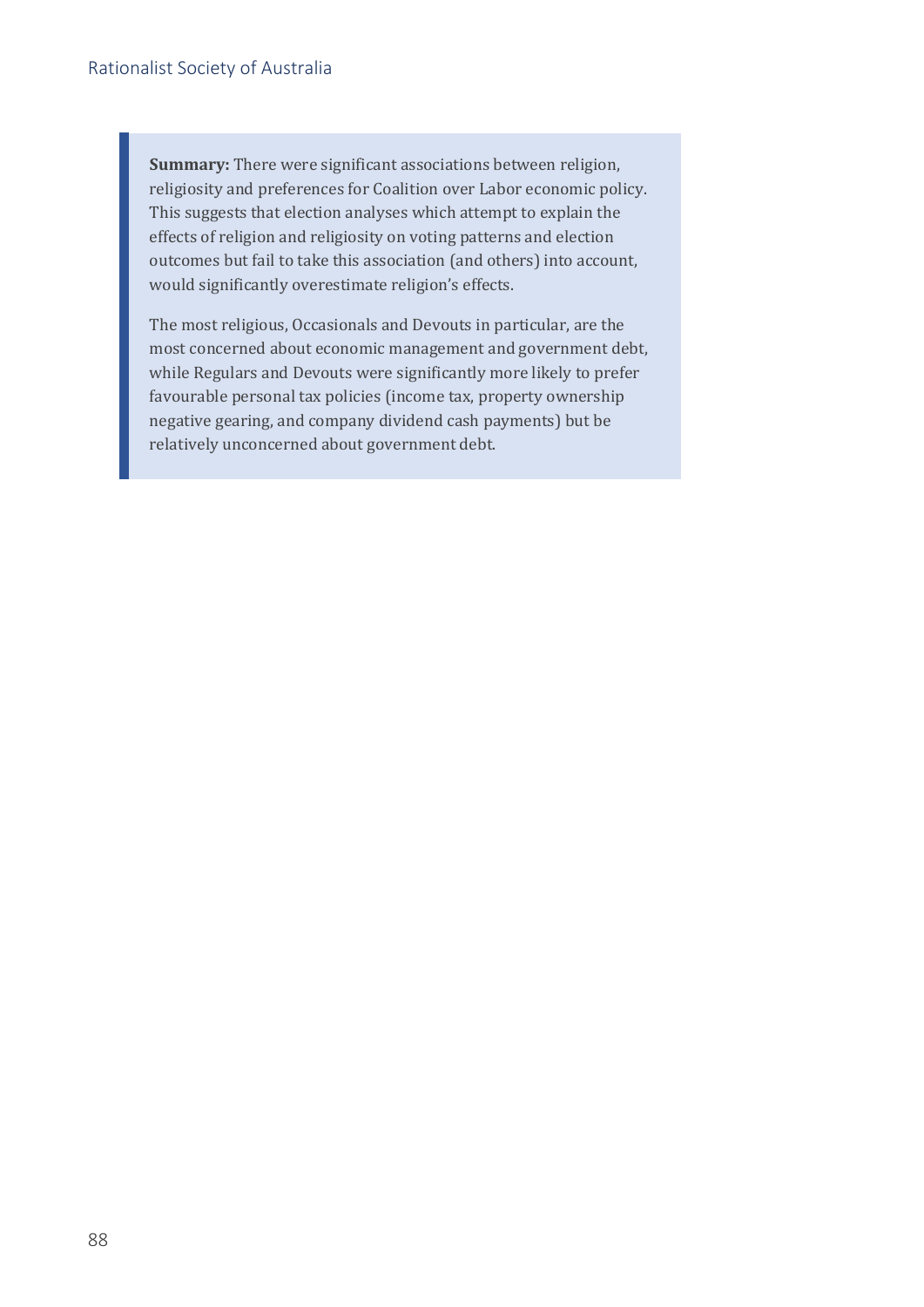# **Faith in Coalition economics**

It is generally assumed by many Australians that the Coalition are better economic managers than is Labor, a message often reinforced by some media outlets. However, based on empirical analyses, the assumption is hotly contested (e.g. Austin 2019; Koukoulas 2018; Walker & Walker 2019).

Professor Mark Crosby of Monash University, who's researched the subject since at least 1995, says there was little difference between the parties back then, and there's still little difference (Crosby 2019). The Australia Institute also paints a nuanced picture: that when examining longitudinal data relative to terms of office, the Coalition appeared to be better at unemployment and the current account deficit, while Labor appeared better at economic growth, inflation and real interest rates (Junankar 2005).

Politics can make for eye-catching contradictions. It's ironic that Labor, the "workers' party", was judged worse at employment, and better at economic growth for which the Coalition is often assumed the superior party. Conversely, it's telling that the Coalition isn't now literally driving its "debt truck" billboard around the country as it did when Labor was in office (28% of GDP in 2012), highlighting the Coalition's own performance on government debt (60% in 2020) (International Monetary Fund 2021). Equally, it was a federal *Labor* government that deregulated markets, and a federal *Coalition* government under which marriage equality was legalised.

On religion and economic management beliefs, in 2019 there was a strong positive correlation between certainty in God, and belief that the Coalition government (having won office again) would make the economy better over the next year than it had in its past three years in office (Figure 77).



**Figure 77:** Certainty of God's existence & praising Coalition economics, by ARI6 Source: AES 2019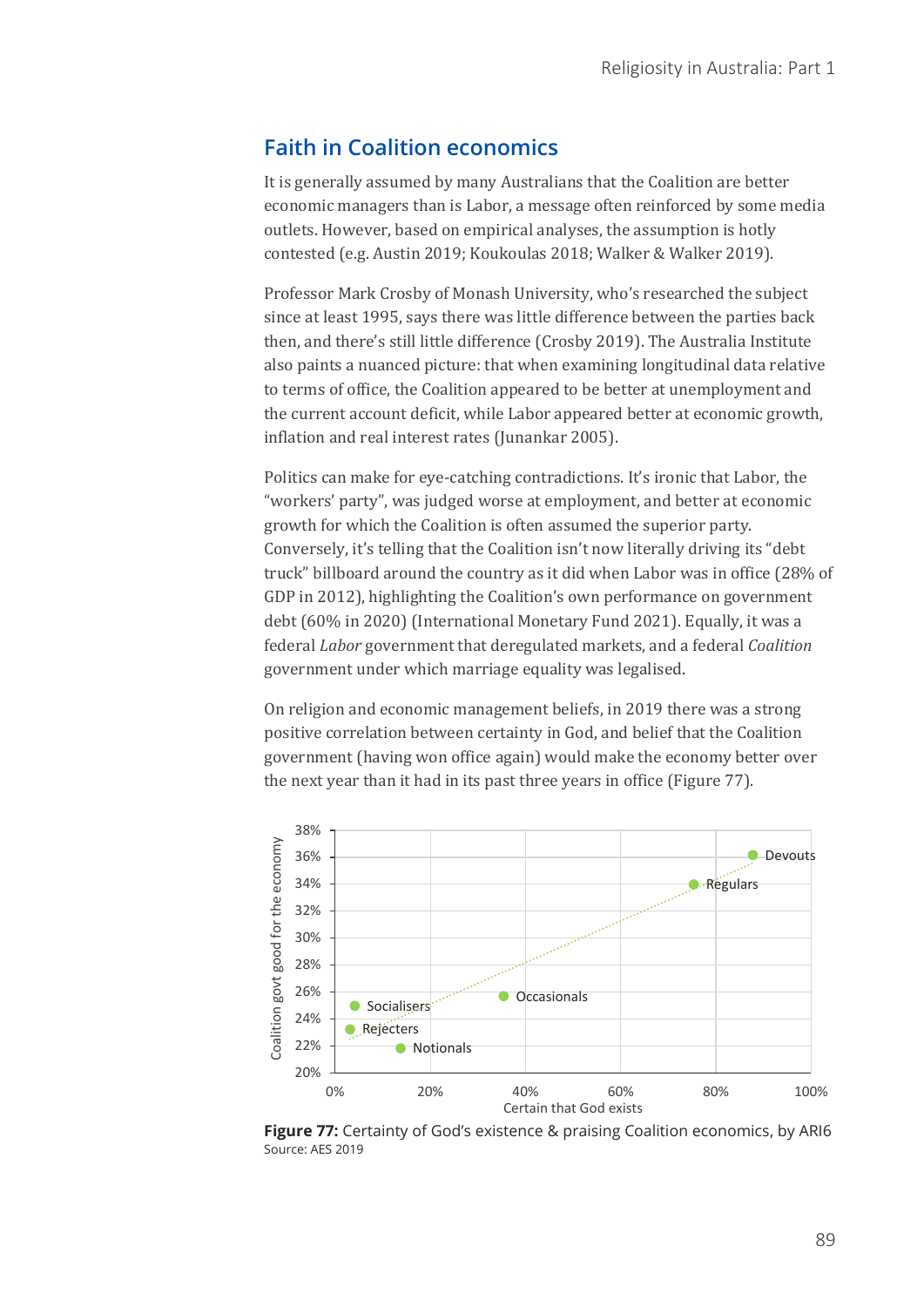Even despite a significant positive deviation amongst Socialisers (who tend to optimism) and negative deviation amongst Notionals (pessimism), the correlation coefficient  $(r^2)$  was 0.92  $(p < 0.01)$ .

The converse was not true, however: there was no statistically significant correlation (positive or negative) between religiosity and thinking the Coalition would make the economy *worse* — that is, Labor would be better at economic management.

Thus, while Australia's most religious are more likely to favour the Coalition overall, that favouritism is underpinned by a significant foundation of economic — not religious — faith.

> **Summary:** Higher religionist rates of economic conservatism, low household income, unemployment, and worry about the difficulty of getting another job all contributed greater rates of religionists voting for the Coalition at the 2019 federal election. Added to this was Labor's tax policy platform hostile to investment property and company share ownership, which is higher amongst minor Christian denominations, Occasionals, Regulars and Devouts. Thus, much of the change in the "religious" vote was in fact driven by more bread-andbutter issues of jobs, income, and economic faith.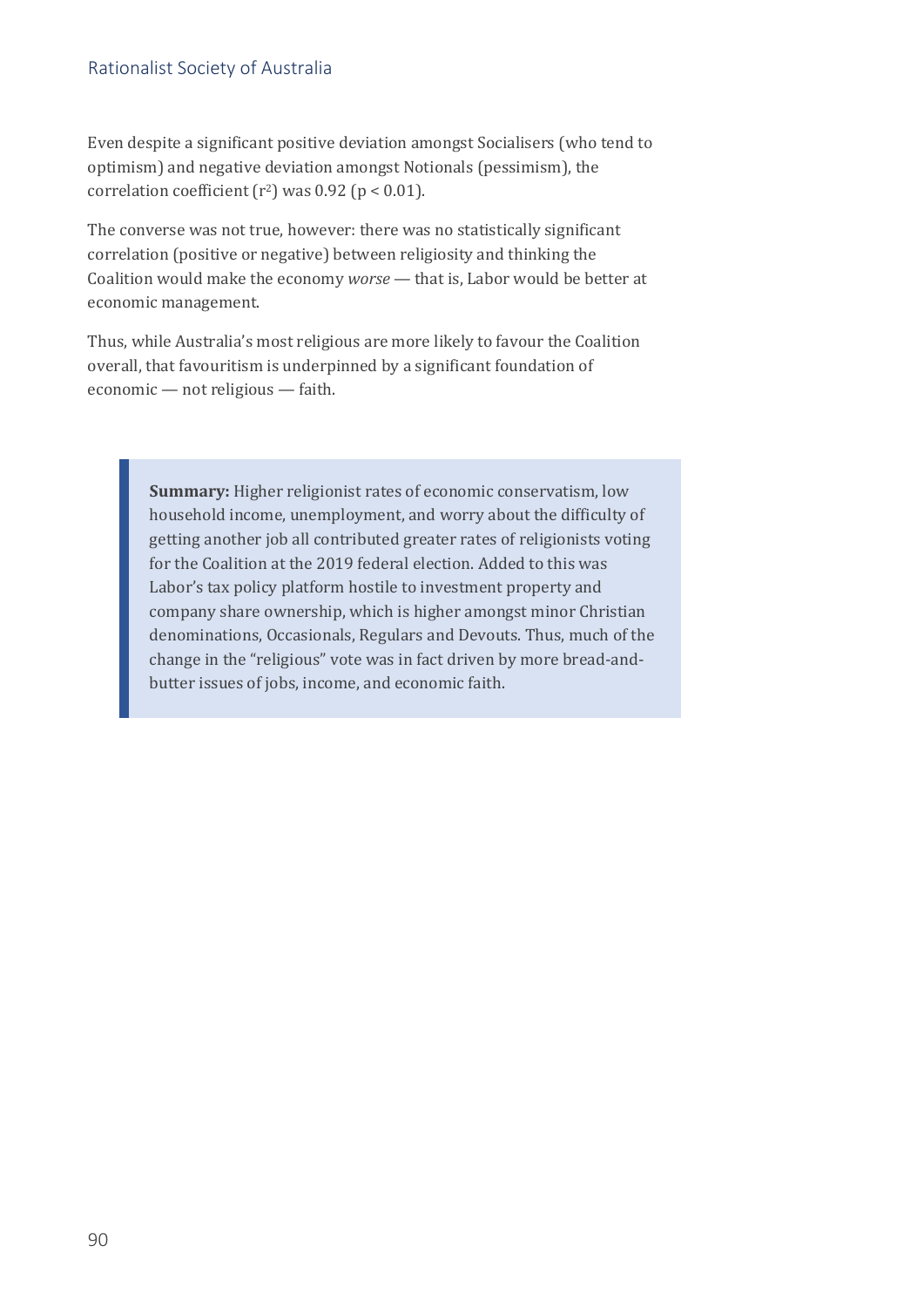### **What's not to like?**

Across the Australian voting population, the most important factor in deciding how to vote is policy issues (amongst 66%), parties as a whole (17%), the specific candidates in the voter's own electorate (9%), and the party leaders alone (8%) (AES 2019).

However, amongst Devouts (11% of voters), a significantly higher proportion (17%) decide by their attitudes toward the party leaders alone.

At the 2019 election, Coalition leader Scott Morrison's nett approval rating (likes over dislikes) amongst all voters was +5%, while Labor leader Bill Shorten's was -29%. But for Devouts the picture was vastly more polarised, with Morrison at +55% and Shorten at -44%; a functional lead of 100% for Morrison. Comparing the leaders' own Devouts "premium" (Devouts approval over average approval), Morrison's was +51%, while Shorten's was -15%.

At the 2016 election, Coalition leader Malcolm Turnbull's overall nett rating was +6% to Shorten's -15%. In comparison, deposed Coalition leader Tony Abbott's was -31%. Again, the picture was more polarised amongst Devouts, with nett +14% each for Turnbull *and* Abbott, and -17% for Shorten. Turnbull's own Devouts premium was +8%, Abbott's was +45%, and Shorten's -15% (Figure 78).<sup>h</sup>



**Figure 78:** Devouts party leader net likes "premium" by election Source: AES

All four politicians are said to be practicing Christian believers, and yet their Devouts approval ratings differ dramatically. Shorten was raised Catholic and converted to Anglicanism; Turnbull was raised Presbyterian and converted to Catholicism; Abbott was raised and stayed a Catholic; and Morrison is Australia's best-known Pentecostal.

h Of course, not all likes and dislikes will be about religion. But notice (a) the size of the religious premium by degree of religious signalling, especially Abbott vs Turnbull in the same year, and (b) that Shorten's disapproval premium amongst Devouts is proportional in size to their approval of his election opponent.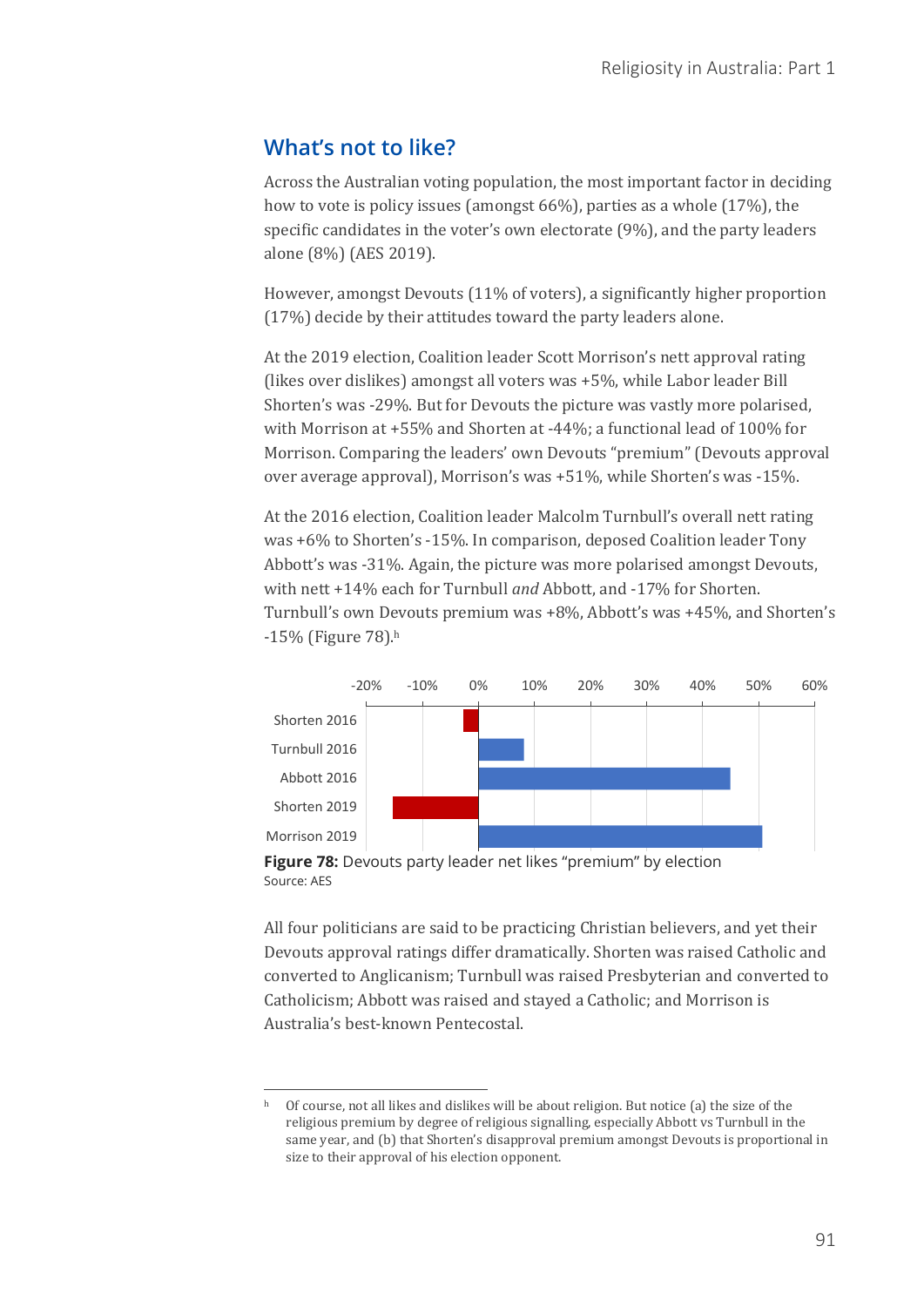Both Turnbull and Shorten, with the smaller Devouts approval polarisation (+8% and -15%) rarely talk publicly about their faith (West 2016). Abbott (+45%), however, is not shy of wearing his own version of Catholicism on his sleeve (Price 2017). Morrison (+51%) literally waves his faith in the air (Almond 2019).

Thus, religious signalling is nectar for Australian Devouts: they clearly and strongly approve. What effect might this have had on the 2019 election?

At the 2019 election, 60% of Devouts disliked Shorten, and 11% disliked Morrison. Assuming that 17% (party leader is most important voting criterion) of 11% (proportion of Devouts which is remaining stable) *all* changed their votes between Shorten and Morrison (nett 60%-11% = 49% to Morrison), that would make a *maximum* total nett 0.92% difference in favour of the more religiously overt leader. But *faith in Coalition economics* is good reason to discount that amount.

However, there are also downsides for religious signalling of party leaders. Rejecters and Socialisers tend to *disapprove* of overtly religious leaders (Figure 79). Rejecters comprise 31% of voters; 6% vote for party leaders; and 46% disliked Shorten and 55% disliked Morrison. Using the same calculations as above, that would make a *maximum* total nett 0.19% difference in favour of the *less* religiously overt leader.





**Summary:** Specific religious election policies aside, by party leader nett likes, the effect of religious signalling on federal elections is very small — well under 1% maximum nett swing when comparing the most engaged for and against: Devouts and Rejecters. Faith in Coalition economics, which is by far the highest amongst Devouts, is a good reason to discount the effects of *religious* faith as a significant source of apparent pro-religion swings.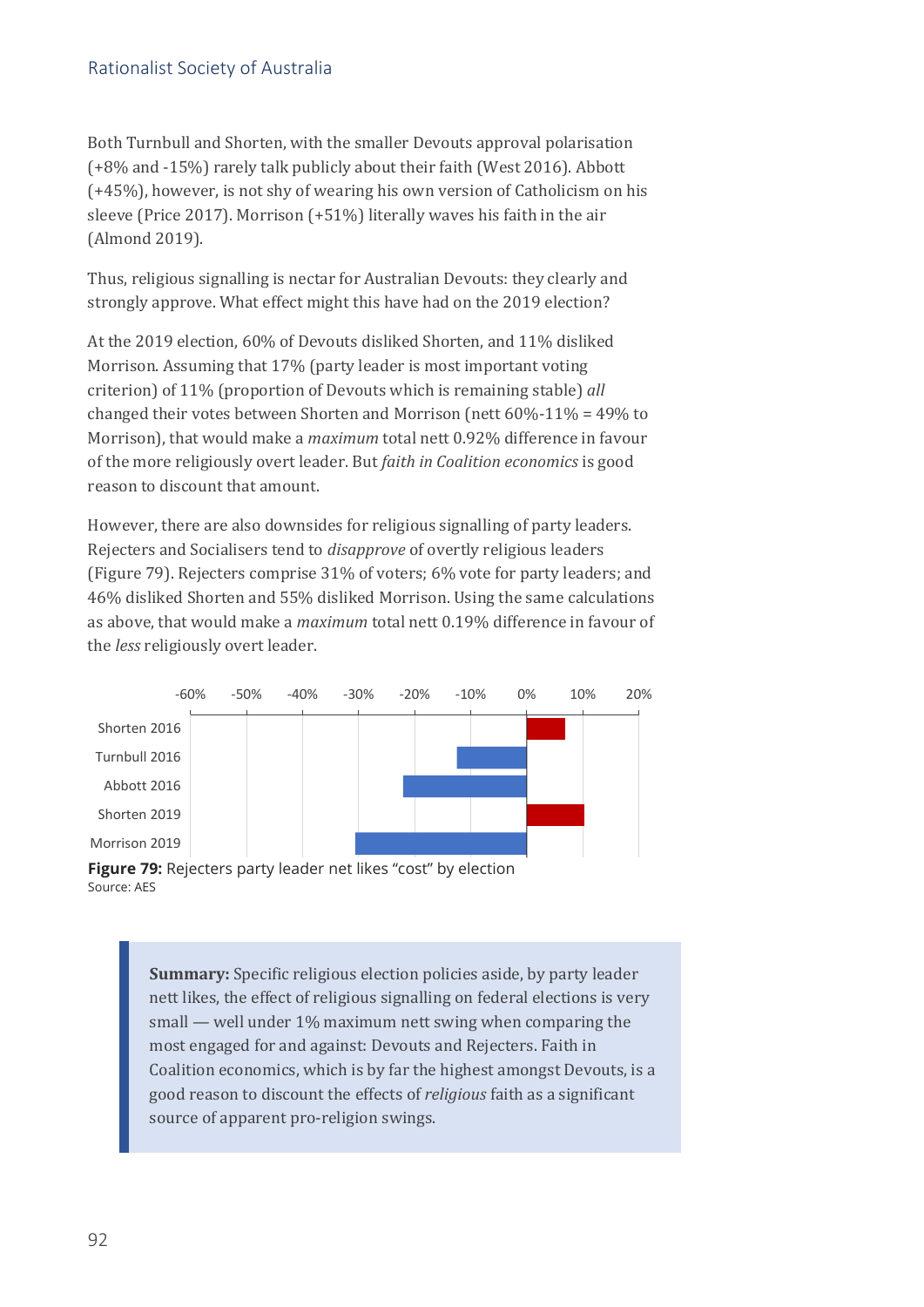# **Democratic governance and priorities**

There are significant differences of attitudes between religious and nonreligious Australians on a range of national issues.

### **Secular democracy**

Australia is, politically, a secular democracy. The nation's constitution is not premised in favour of any particular religion, and despite ongoing public debate about the balance of rights and counter-rights, laws generally protect freedom of religion and non-religion.

#### **Satisfaction with democratic governance**

Nevertheless, attitudes toward how democratically the nation is being governed today reveal potential biases in governance. Amongst Australian religionists, nearly three quarters (71%) of Notionals and Occasionals say that democracy is well governed, as do 73% of Regulars and four out of five (79%) of Devouts. Anglicans (76%) and minor Christian denominations (79%) are the most likely denominations to be satisfied (Figure 80).



**Figure 80:** The country is governed democratically, by religion and ARI6 Source: AVS 2018

However, a smaller number of Australians not religiously affiliated feel the same. Fewer than two thirds of Rejecters (63%), and just half of Socialisers (49%), say that Australia is being democratically governed.

In summary, religionists — and the more religious the more so — feel the nation is being managed to their satisfaction, while non-religionists are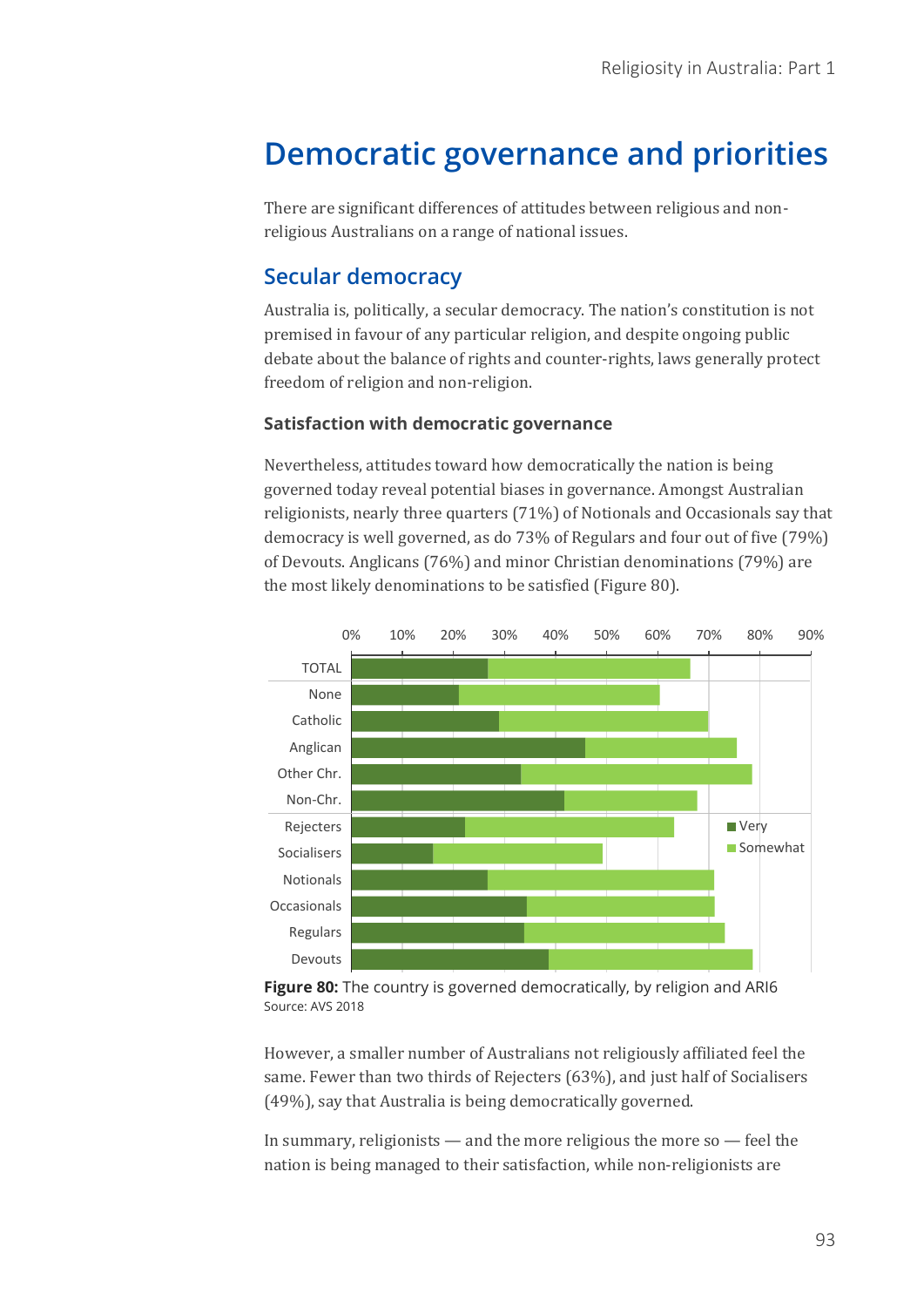significantly less likely to feel satisfied. This suggests that Australian democracy may currently fail to balance the representation of religious and non-religious citizens, with significant favouritism towards religion.

> **Democratic bias:** Attitudes indicate that Australia currently fails to democratically balance the representation of religious and nonreligious interests, with significant favouritism towards religion.

#### **Most Australians reject religious authority over laws**

Just 15% of Devouts versus 4% of Rejecters say that ultimate interpretation of the laws by religious authorities is a quite or somewhat essential feature of democracy (Figure 81). Although it is unclear *which* laws are referred to (for example state law versus religious canons) and to what degree "interpretation" means to inform versus enforce decisions, that makes an 11% "premium" for religious authority amongst Australia's most religious.





Overall, rejection of religious authority over Australia's laws was in the majority across the religiosity spectrum, including Committeds: four out of five Regulars (79%) and more than two out of three Devouts (70%).

Support for ultimate religious interpretation was highest amongst non-Christian (11%), and minor Christian (8%) denominations, versus 5% of NRs, 4% of Catholics, and 2% of Anglicans.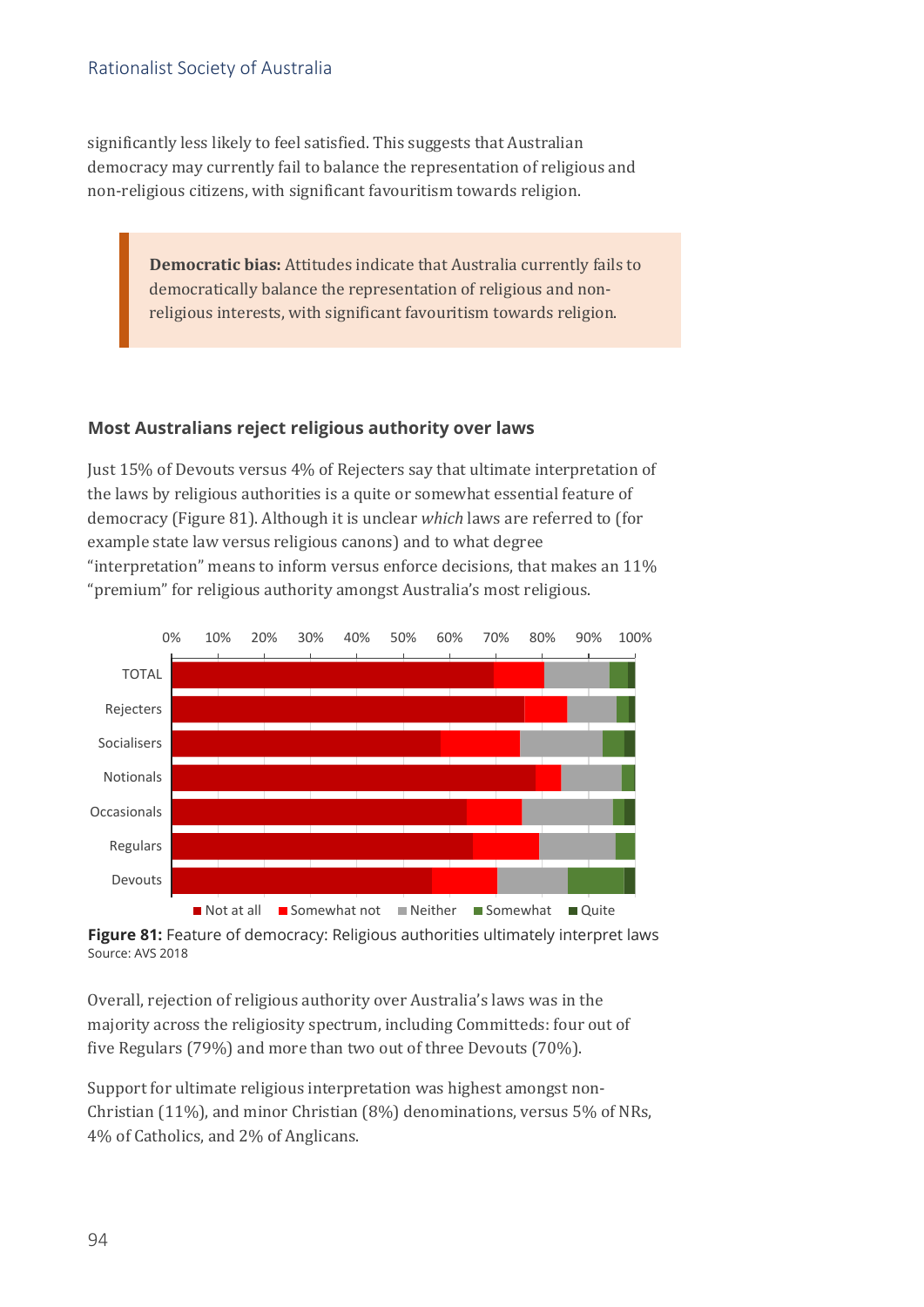**Summary:** Citizen satisfaction with democratic governance suggests there may be net bias in favour of religious and against secular interests. Yet most Australians (94%) and even Devouts (85%) reject religious authorities as the ultimate interpreters of law, suggesting the net bias in favour of religion is more subtle.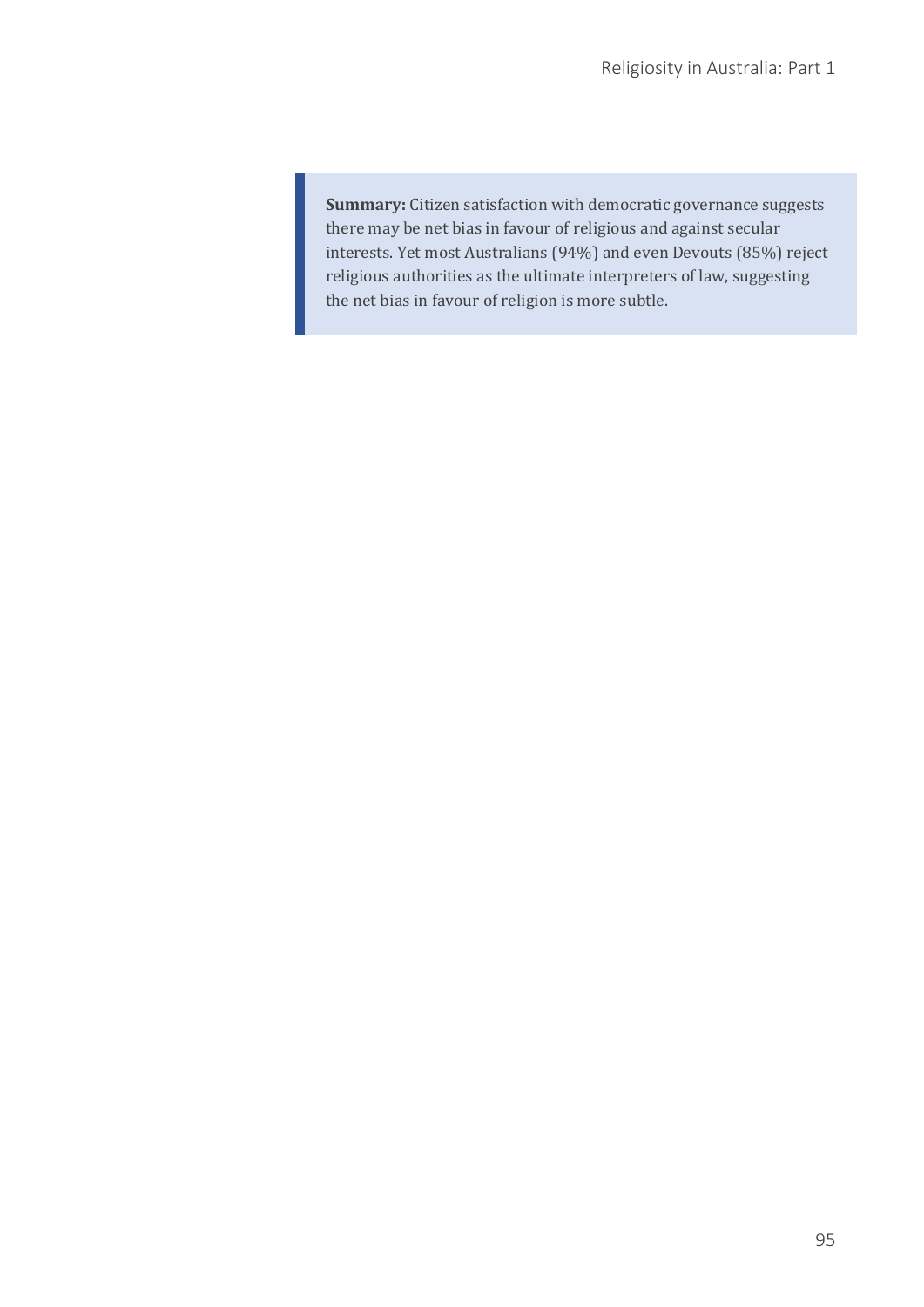# **Top 4 national priorities**

In 2019, the AES asked people to rank four national priorities:

- Maintain order of the nation.
- Give people more say in important government decisions.
- Fight rising prices.
- Protect freedom of speech.

Amongst mainstream Christians (Catholics, Anglicans, and Uniting/ Methodists), the top priority was to maintain order of the nation (Figure 82). i Conversely, amongst NRs, the top priority by far was to give people more say in important government decisions: a large perceived deficit in opportunities to participate.



**Figure 82:** Religion and top national priority of four options Source: AES 2019

This further suggests, along with attitudes towards secular democracy, there may be normative bias towards favouring mainstream religious interests at the expense mostly of non-religious interests.

Amongst non-Christian denominations, the top priority was to fight rising prices.

By ARI6 religiosity, both Rejecters and Socialisers were most likely believe that having more say in important government decisions was the most important of the four priorities (Figure 83).

Specifically note that "maintain" means to protect the current "order", not to question, challenge or alter it.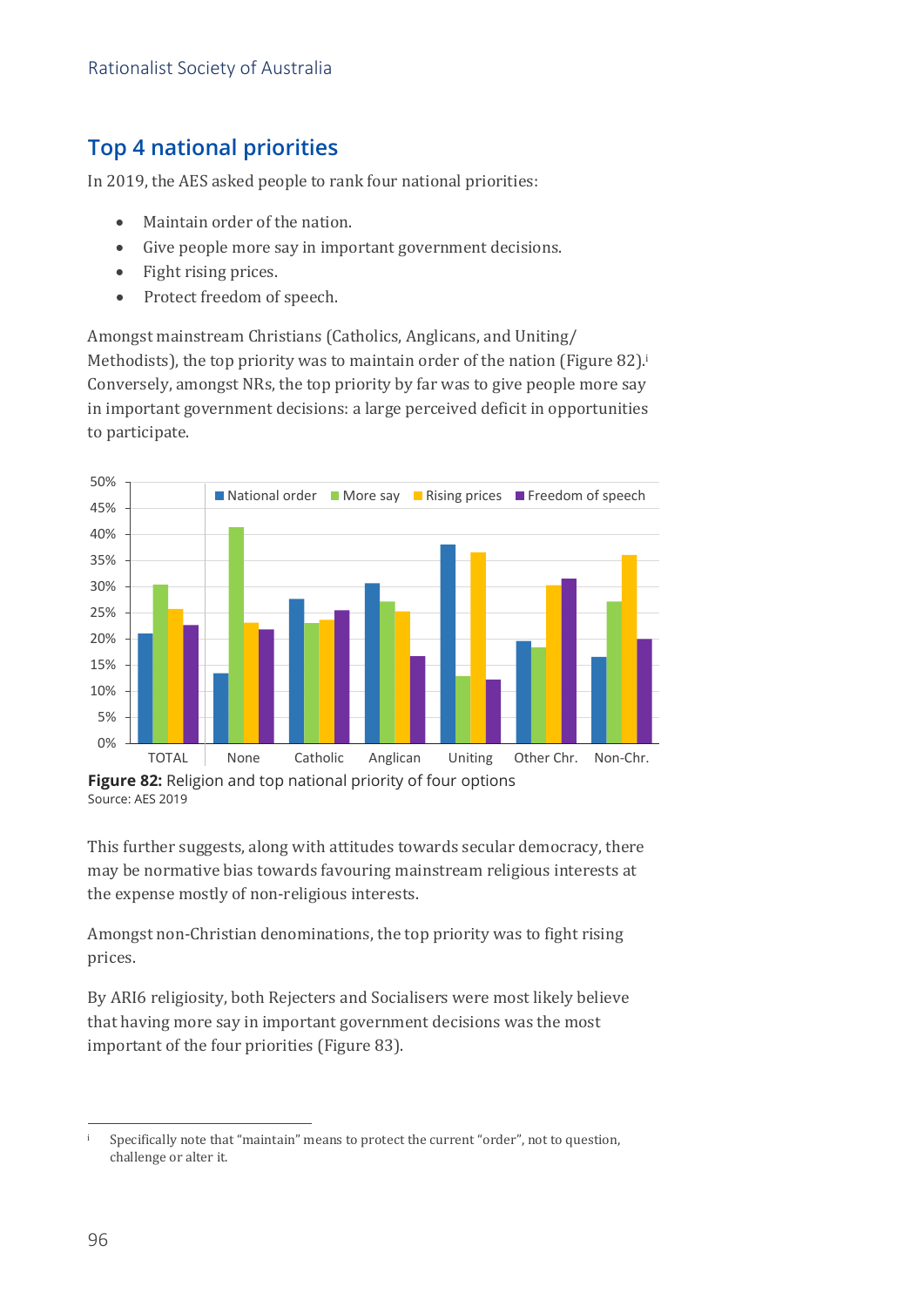

Source: AES 2019

Amongst Regulars, by far the most important priority was maintaining the national order. This was also equal top for Notionals and Occasionals.

Amongst Devouts, however, the clear top priority was to fight rising prices. This adds to other evidence that Devouts are, on average, more focused than other Australians, on financial considerations.

#### **Protecting freedom of speech**

Some 21% of Rejecters nominated protecting freedom of speech as the top national priority of the four. Given that Rejecters don't affiliate with any religious denomination and never attend religious services, we might assume for the most part that their interest is in the wider democratic principle of freedom of speech, rather than for any religious form.

Socialisers (25%), Notionals (24%), and Regulars (23%) were slightly more likely to say freedom of speech was the top national priority. Occasionals (17%), however, were the least likely to say so. This might also help explain the major exodus of Occasionals from religious participation — if they were not pleased with the kind of ideas espoused by clerics.

Devouts were by far the most likely to nominate freedom of speech as their top national priority (35%), and by far the least likely to nominate having more say in important government decisions (13%). Compared with Rejecters, Devouts allocated a 14% "premium" to freedom of speech, and a 32% "discount" to having more say.

Given that Devouts (79%) were the most likely religiosity segment to say they were happy with current democratic governance, it is unsurprising that they were also the least likely to nominate giving people more say.